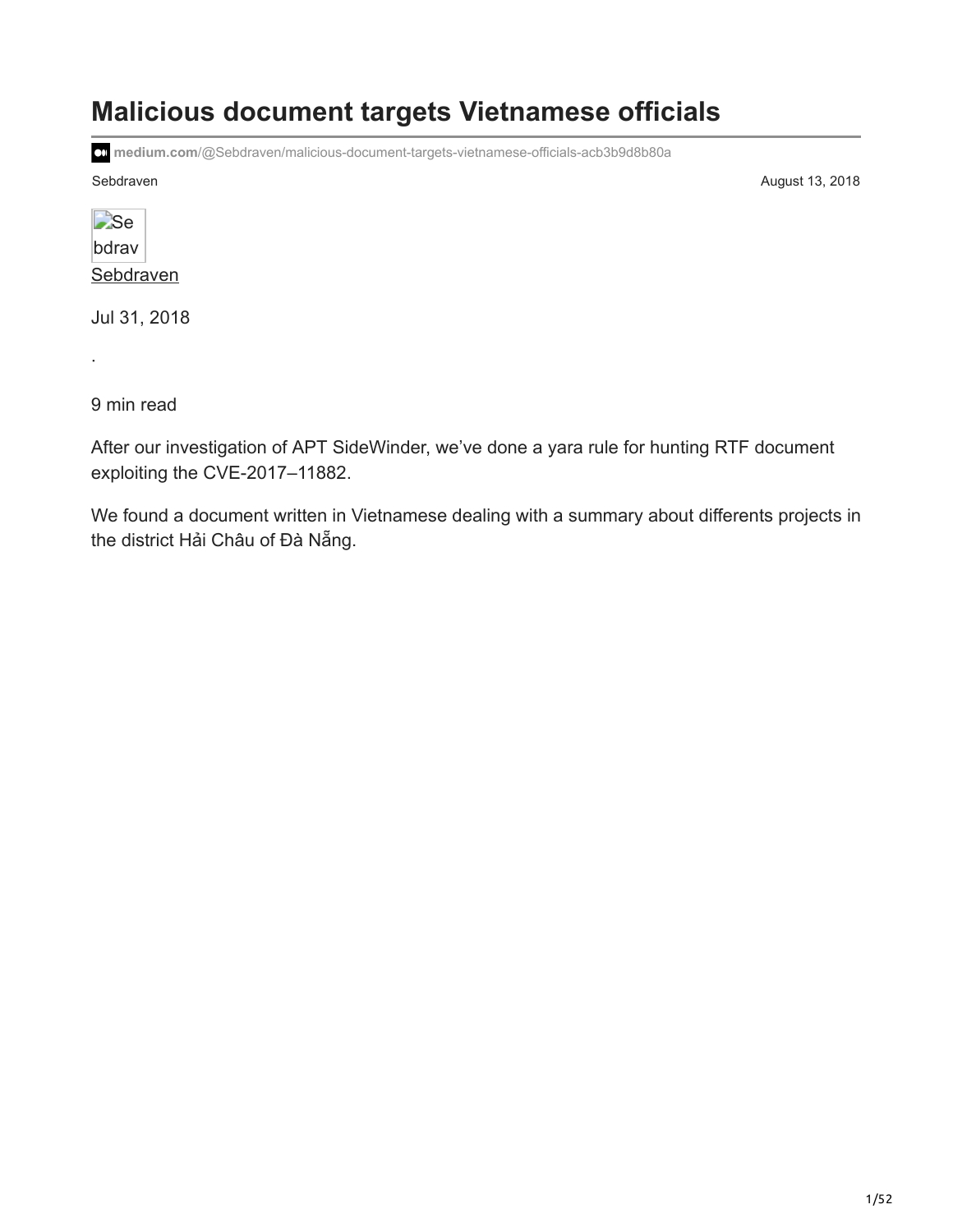RTF document

D

In this article, we'll detail the infection chains and the infrastructures of the attackers and the TTPs of this campaign.

The infrastructures and TTPs during this campaign seem to the Chinese hacking group 1937CN.

#### **Infection chains**

Joe sandbox has a good representation of the behaviour of the infection.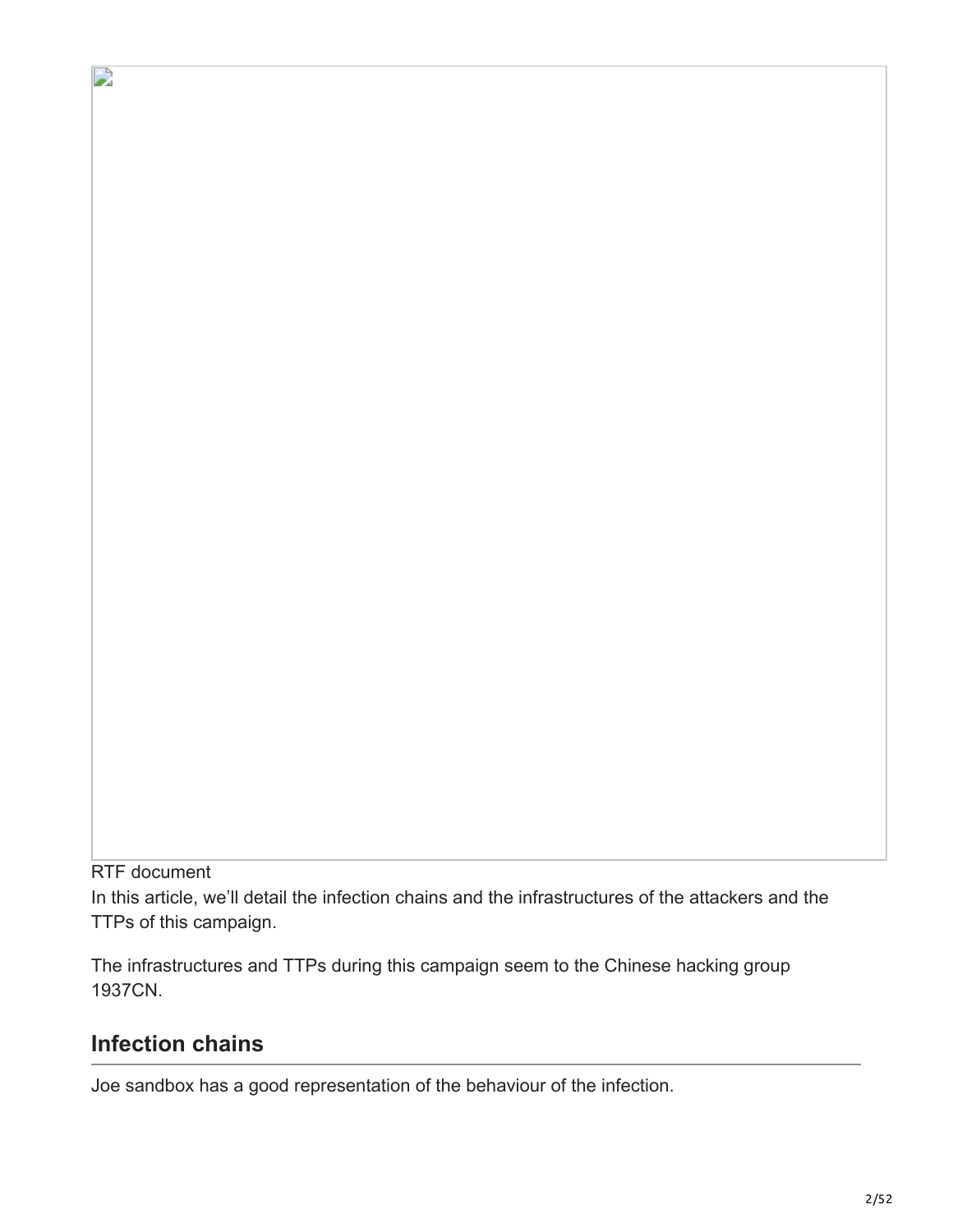This rtf document is really malicious and it exploits the equation vulnerability to write two files in the system:

- 1. A dll named RasTls.dll
- 2. A executable file named dascgosrky.exe

This document is interesting to analyze so let'go !

#### **RTF analysis**

D

With rtfobj, we found three ole objects in the document:

two non well formed ole object and a third named package ole object.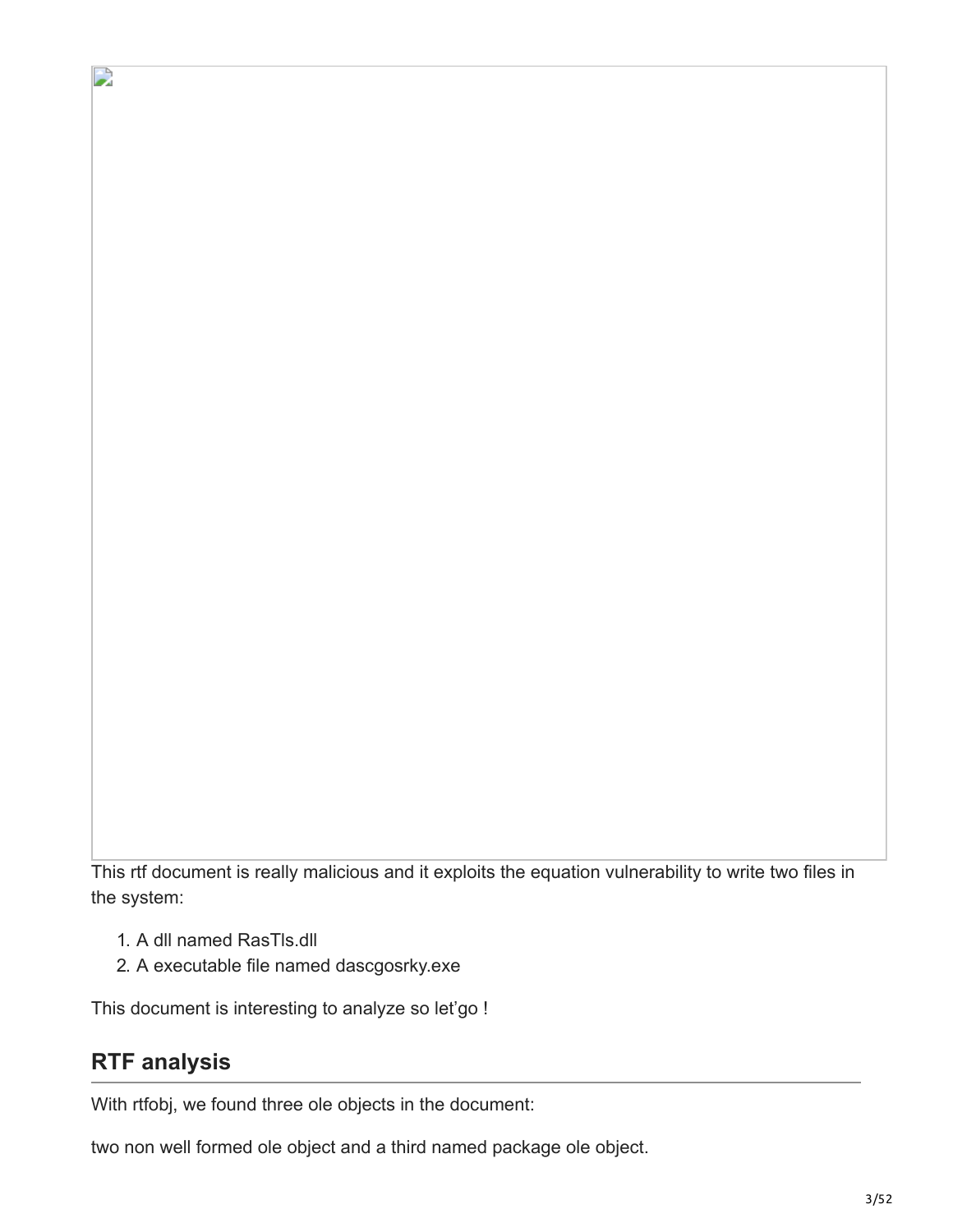The package ole object is used to write a file in the disk when the document is opened at the destination described by the ole object.

That's why, there is a path and a name in the ole object.

 $\overrightarrow{r}$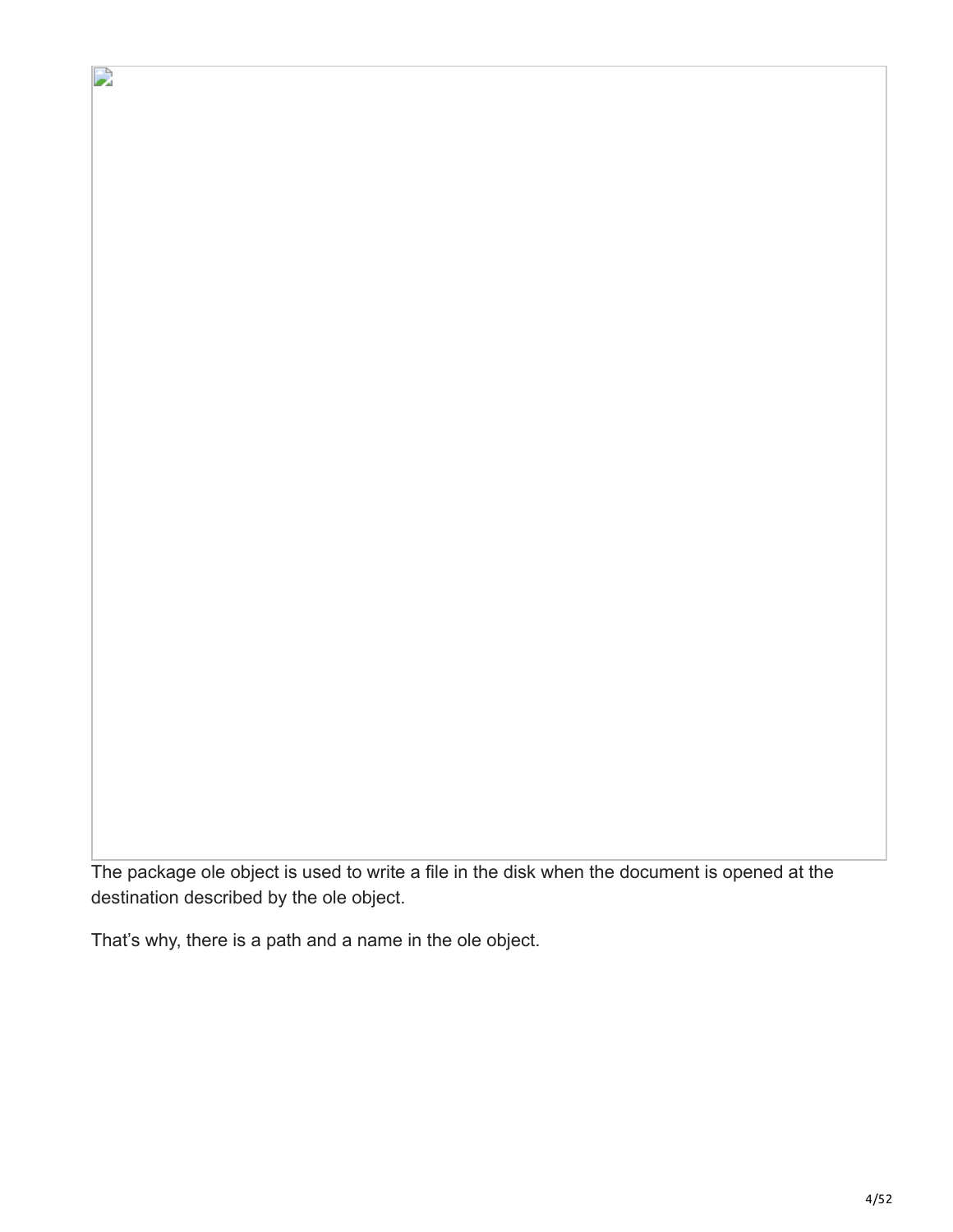Package OLE Object

D

This technique is used to execute code like sct file to download an executable on the operating system. McAfee labs has detailed all this stuff with sct file:

[https://securingtomorrow.mcafee.com/mcafee-labs/dropping-files-temp-folder-raises-security](https://securingtomorrow.mcafee.com/mcafee-labs/dropping-files-temp-folder-raises-security-concerns/)concerns/

Many attackers use it in the wild because it' very easy to use and it' supported by the office software with RTF files.

So, in our case, a file named 8.t is dropped on %TMP% folder.

If we check it, it's clearly encrypted.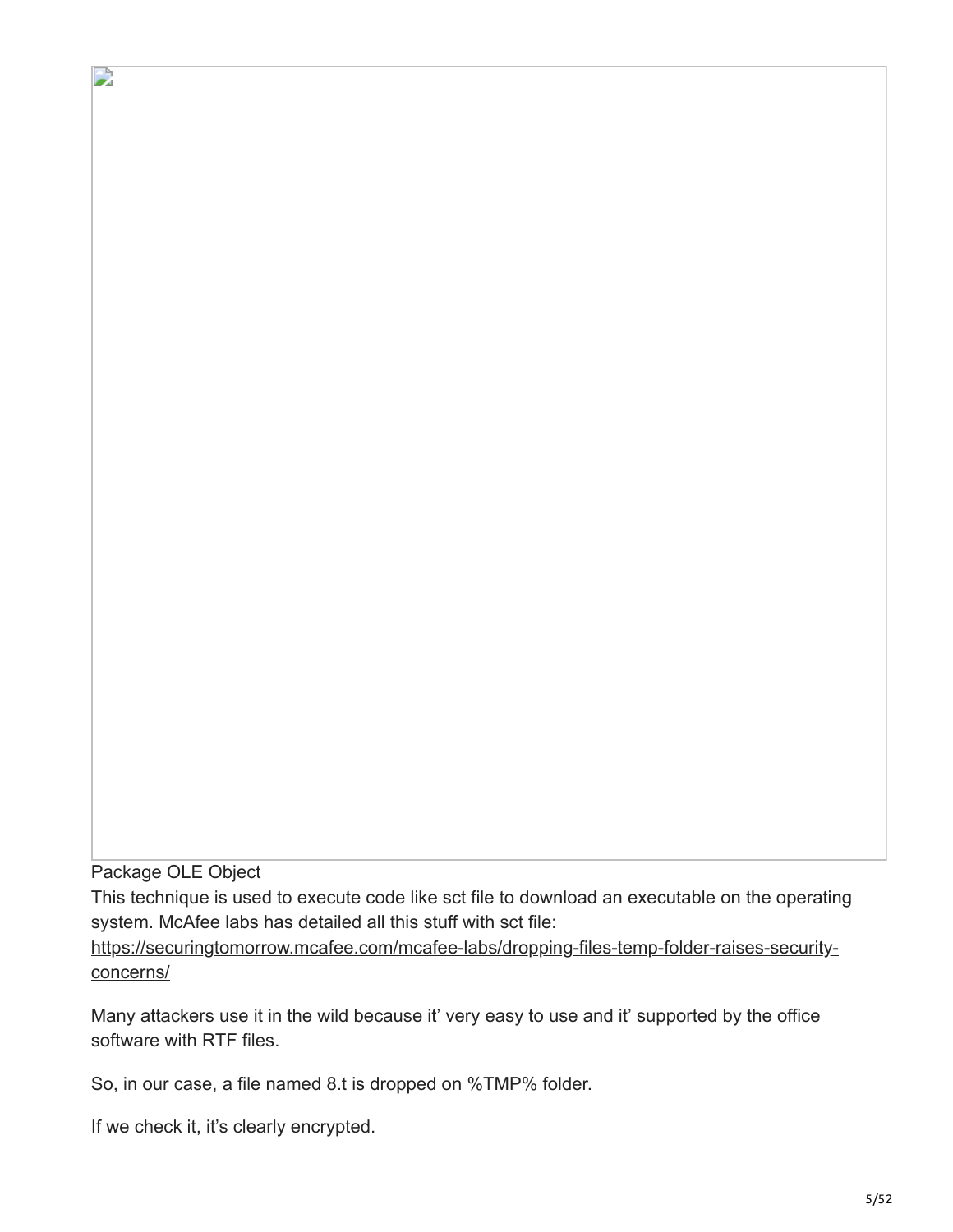8.t encrypted The others object ole seem to the exploit of CVE-2017–11882.

 $\mathbf{L}$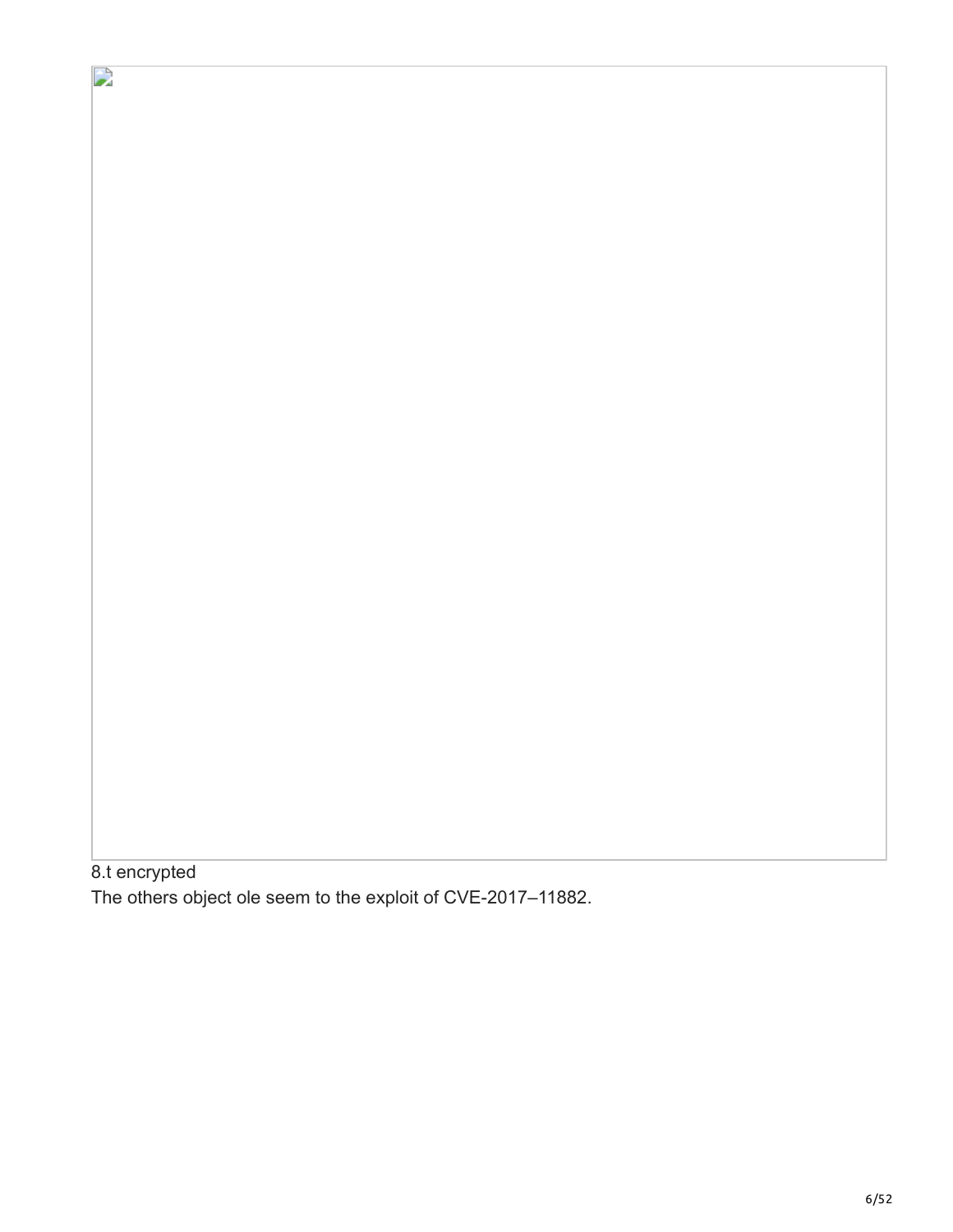Equation Ole Object At the end of the object ole, we have differents API functions to make a runPE.

 $\mathbf{r}$ 

Another interesting thing is this string at the begin of the object: 7e079a2524fa63a55fbcfe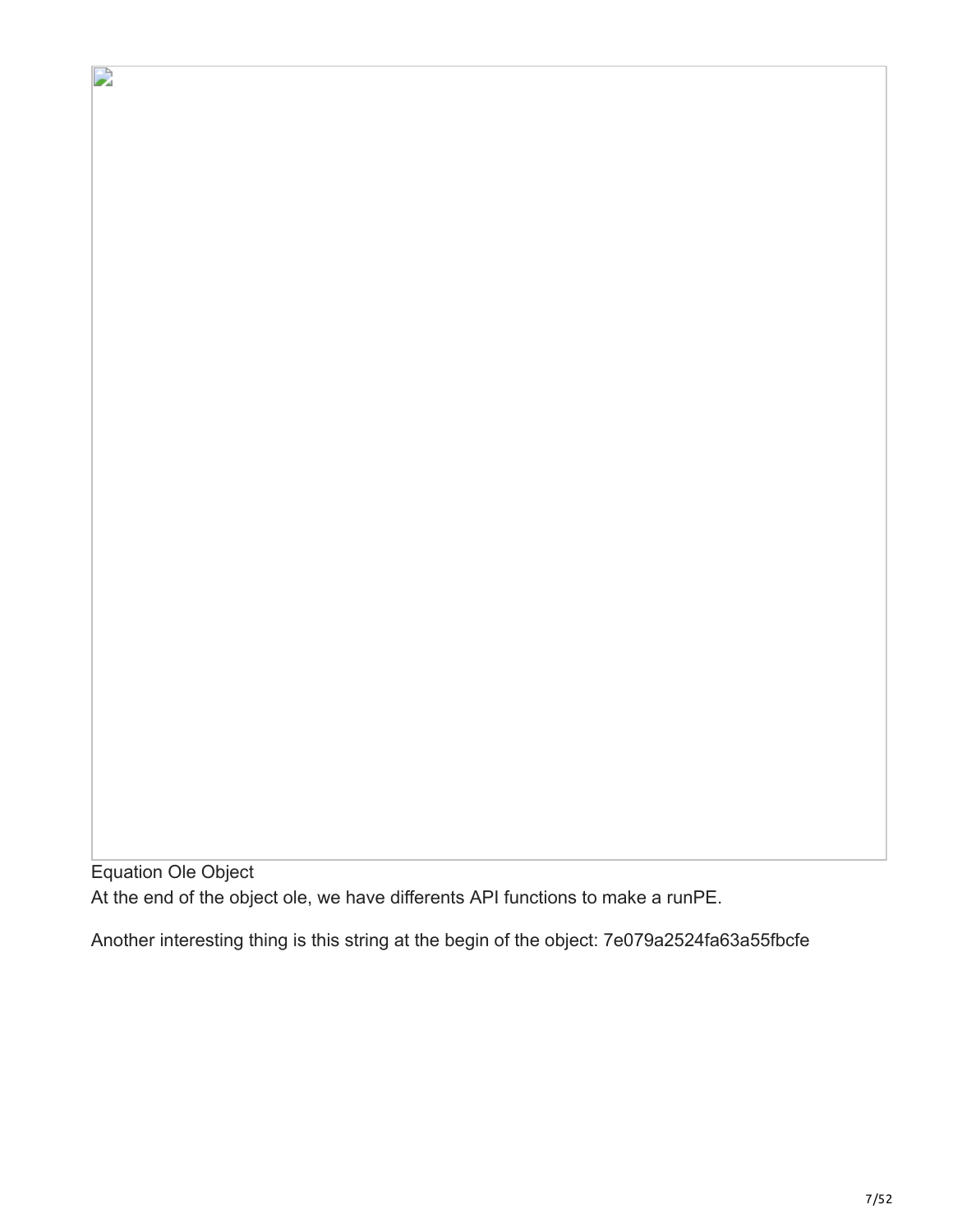String found in many exploits of CVE-2017–11882 We have the same string used by APT SideWinder in the equation object ole.

It's the same toolset to create the malicious document.

So now, we have to debug the malicious document to find how the file 8.t is used and find this runPE.

## **Debugging of the shellcode**

D

At the start of the analysis, we think the process EQNEDT32.exe is created by Winword.exe using the function CreateProcess. So we decided to set a breakpoint at the call of his function.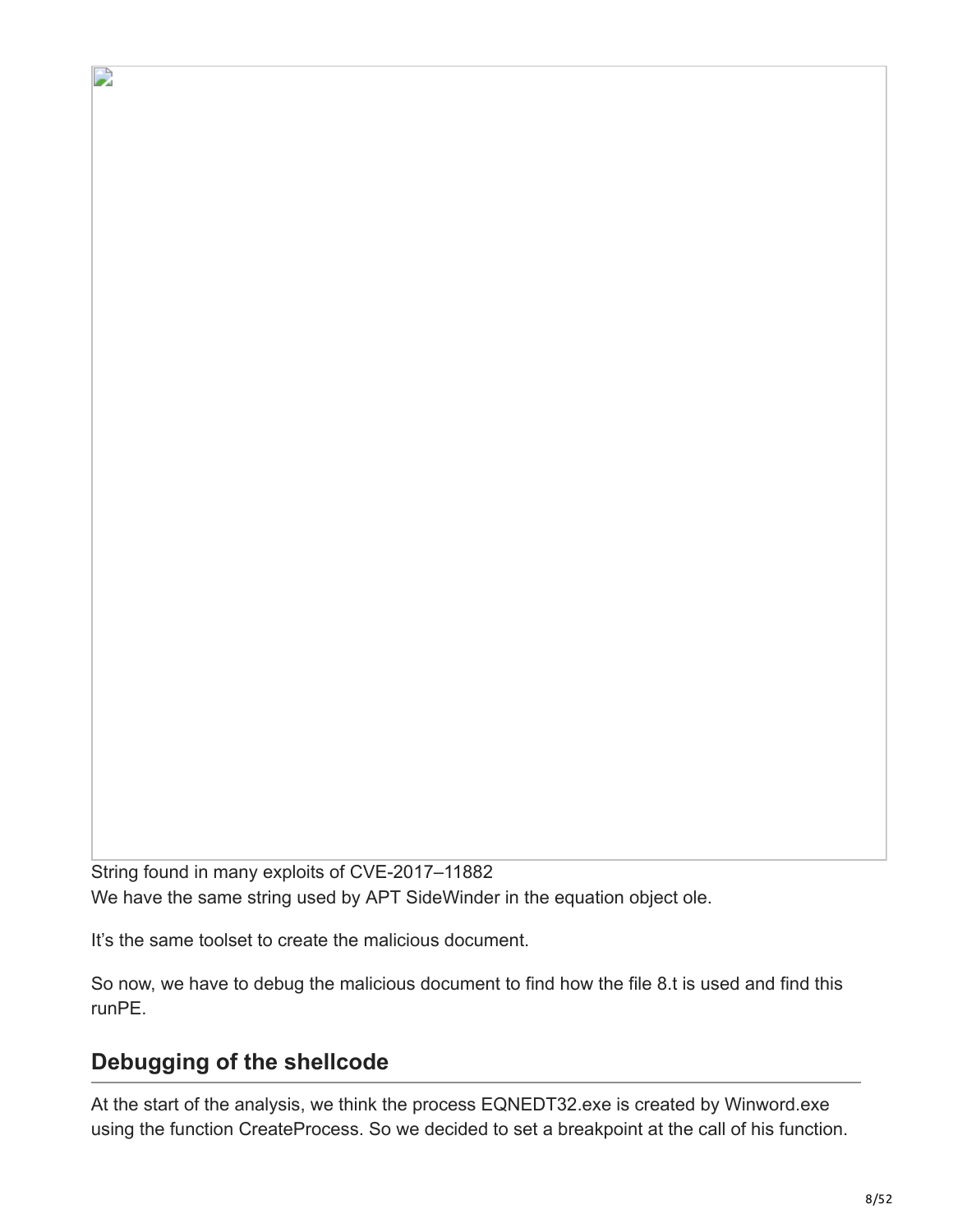But EQNEDT32.exe is invoked by Winword.exe using COM Object. It's not CreateProcess that used and Winword.exe is not the parent process of EQNEDT32.exe. So we have to attach the debugger when EQNEDT32.exe is launched.

For that, we used a technique named Image File Execution Options that was documented by [Microsoft. https://blogs.msdn.microsoft.com/mithuns/2010/03/24/image-file-execution-options](https://blogs.msdn.microsoft.com/mithuns/2010/03/24/image-file-execution-options-ifeo/)ifeo/

We create a key EQNEDT32.exe.



Registry HKEY\_LOCAL\_MACHINE\SOFTWARE\Microsoft\Windows NT\CurrentVersion\Image File Execution Options

And we set a value string for launching the debugger when EQNEDT32.exe is executed and attaching the debugger to the process .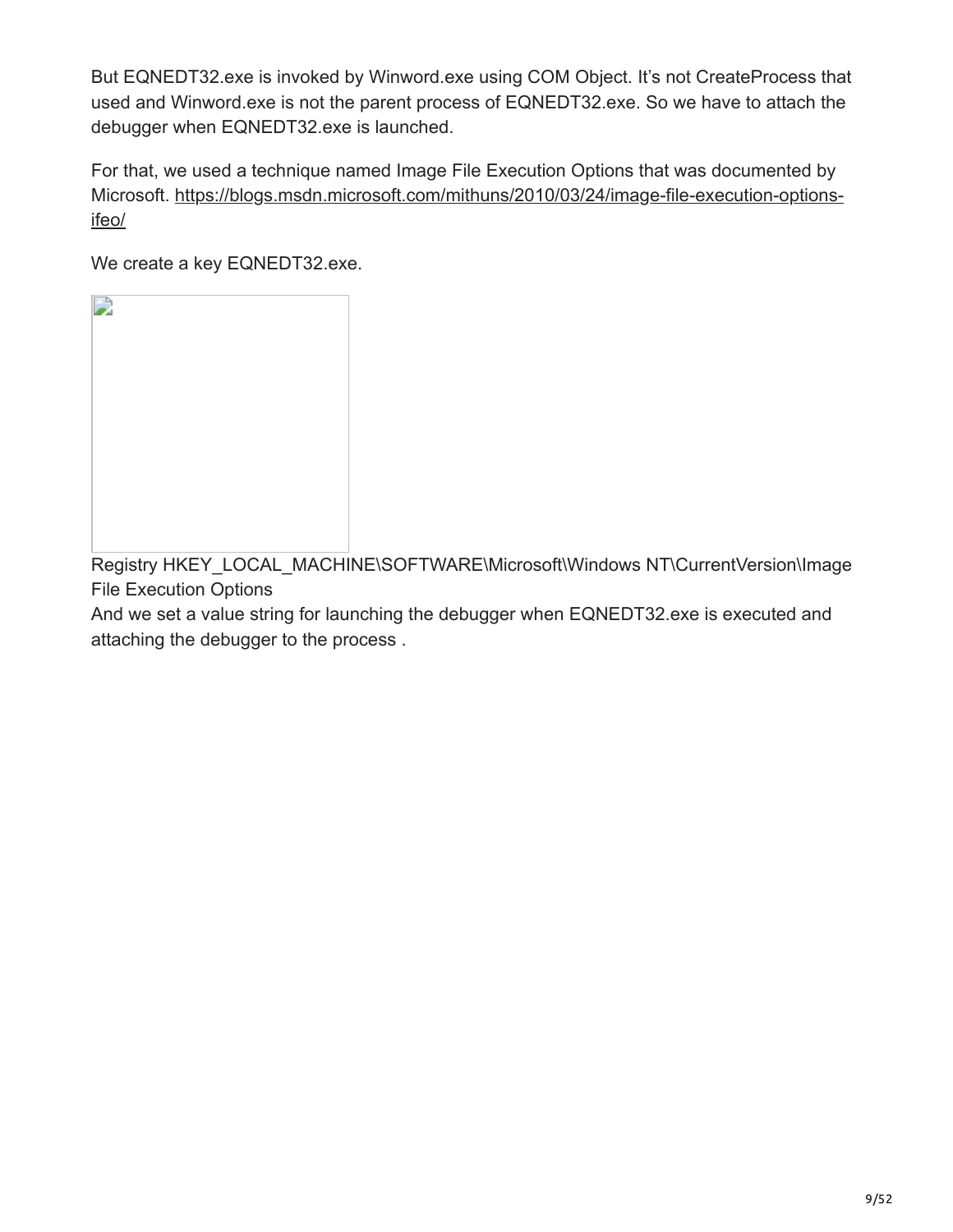Value to set the debuuger when EQNEDT32.exe is executed When we open the rtf document, Winword is launched and EQNEDT32.exe also.

 $\mathbf{L}$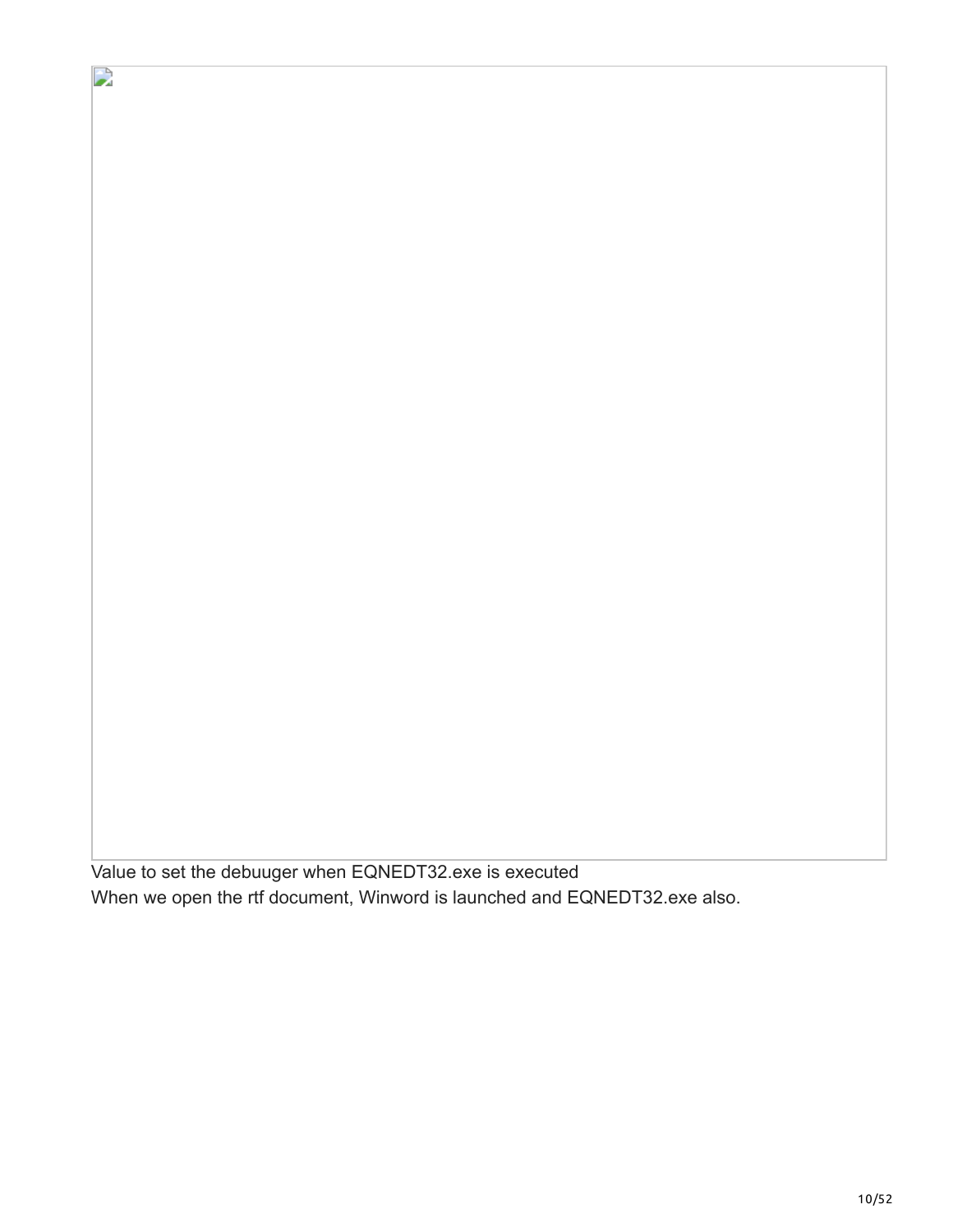Winword process

 $\mathbf{r}$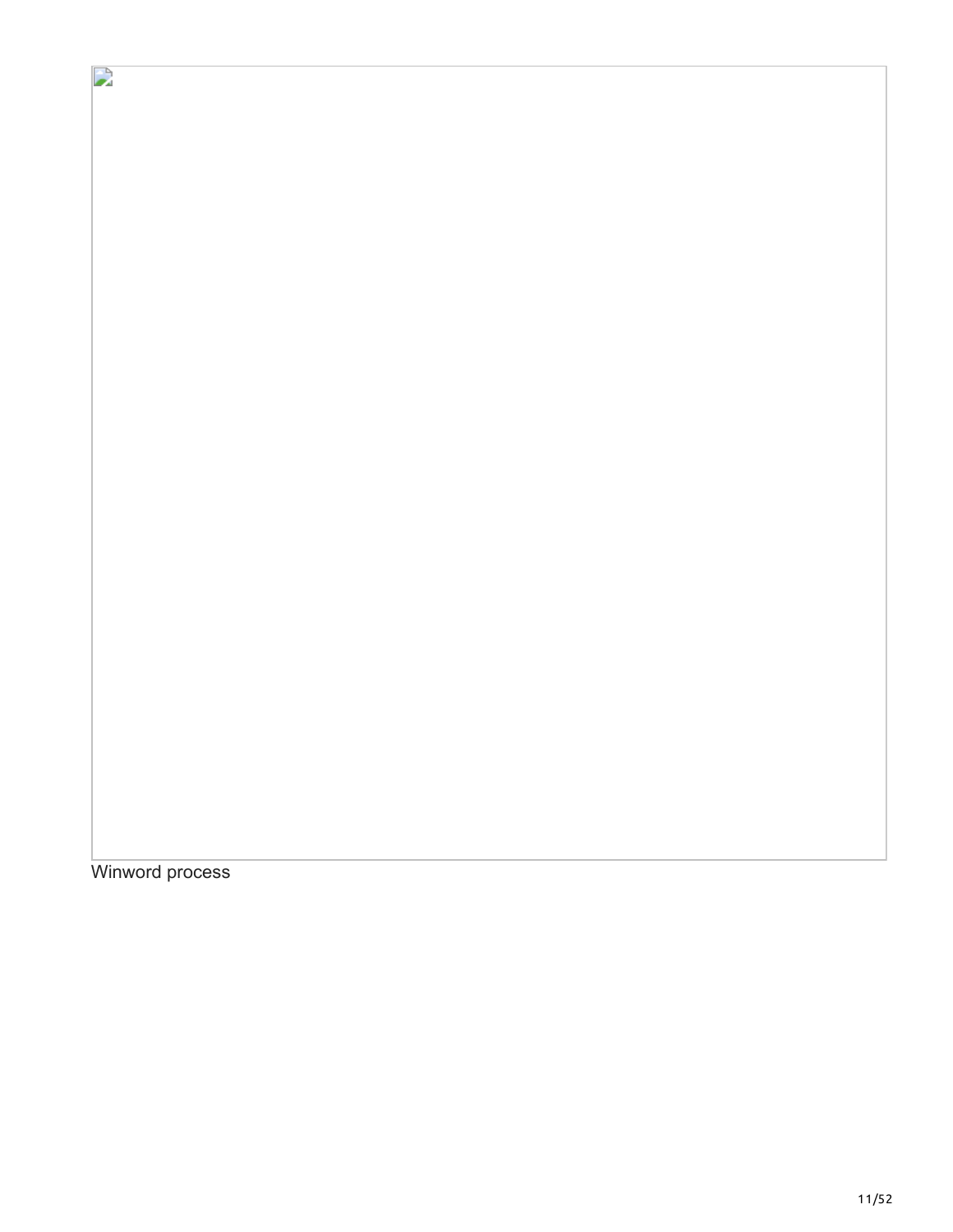EQNEDT32.exe process attached by the debugger And the debugger is attached at the entrypoint of EQNEDT32.exe.

 $\overrightarrow{ }$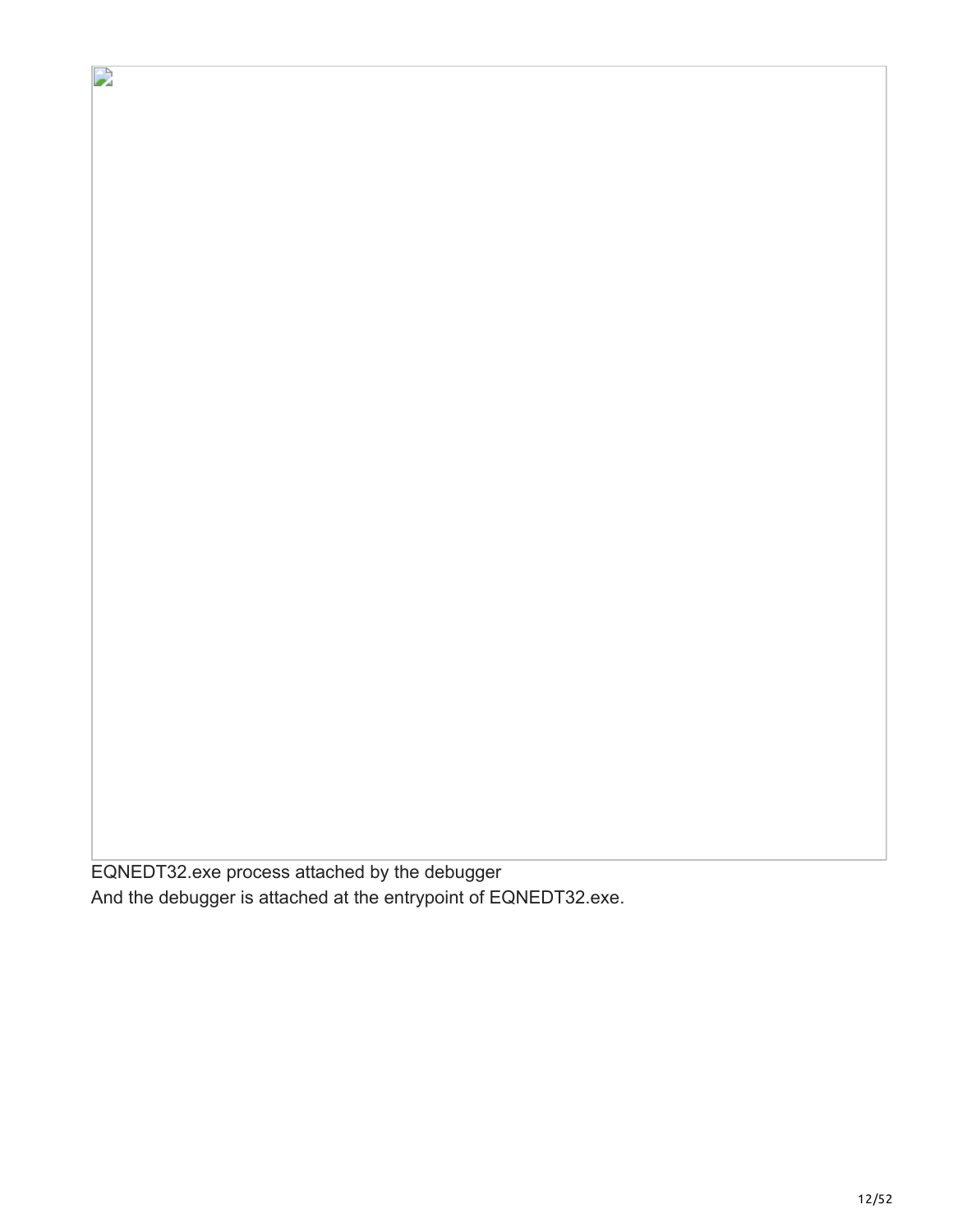We check if it's 8.t is correctly created in the %TMP% folder.

 $\overline{\phantom{a}}$ 

8.t dropped on disk

D

Now we set a breakpoint at the createFile to check if the shellcode of the exploit reads the file 8.t.

CreateFile is called at call eqnedt32.41E5EE.

The param of the path of file is pushed on the stack push dword ptr ss:[ebp-4].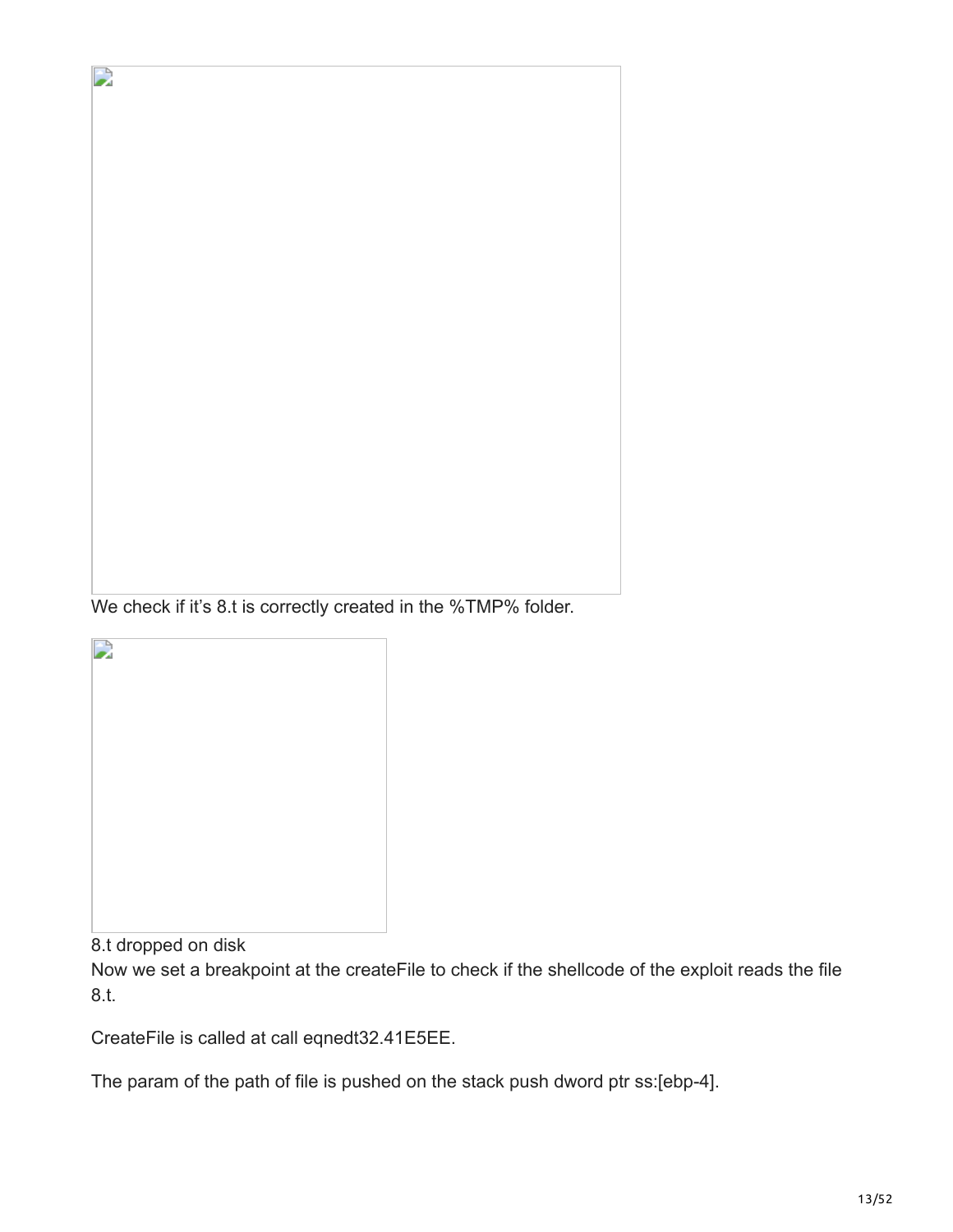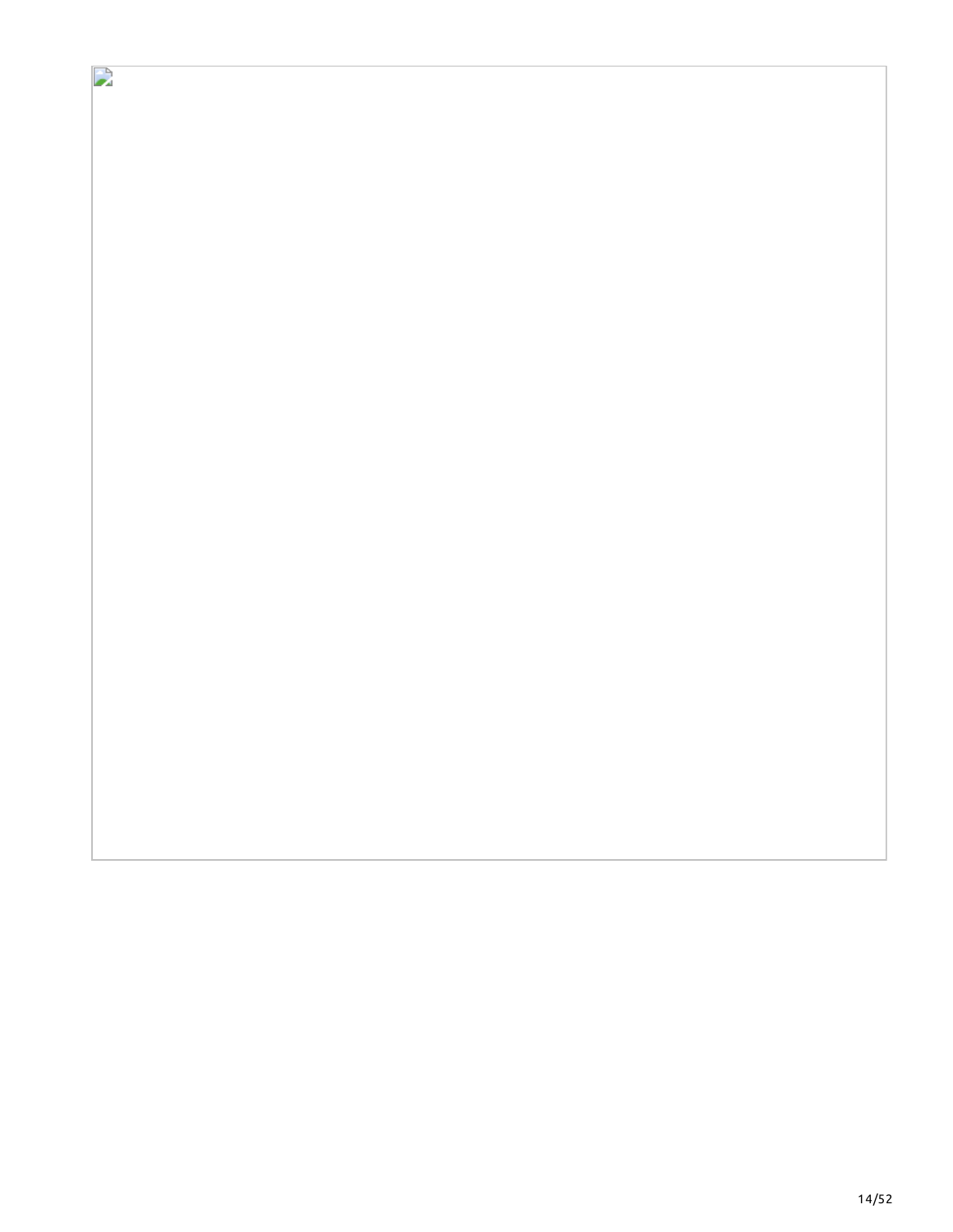The shellcode uses CreateFile to the 8.t in the %TMP% folder

 $\overrightarrow{ }$ 

So now, we can return of the user code at the calling function.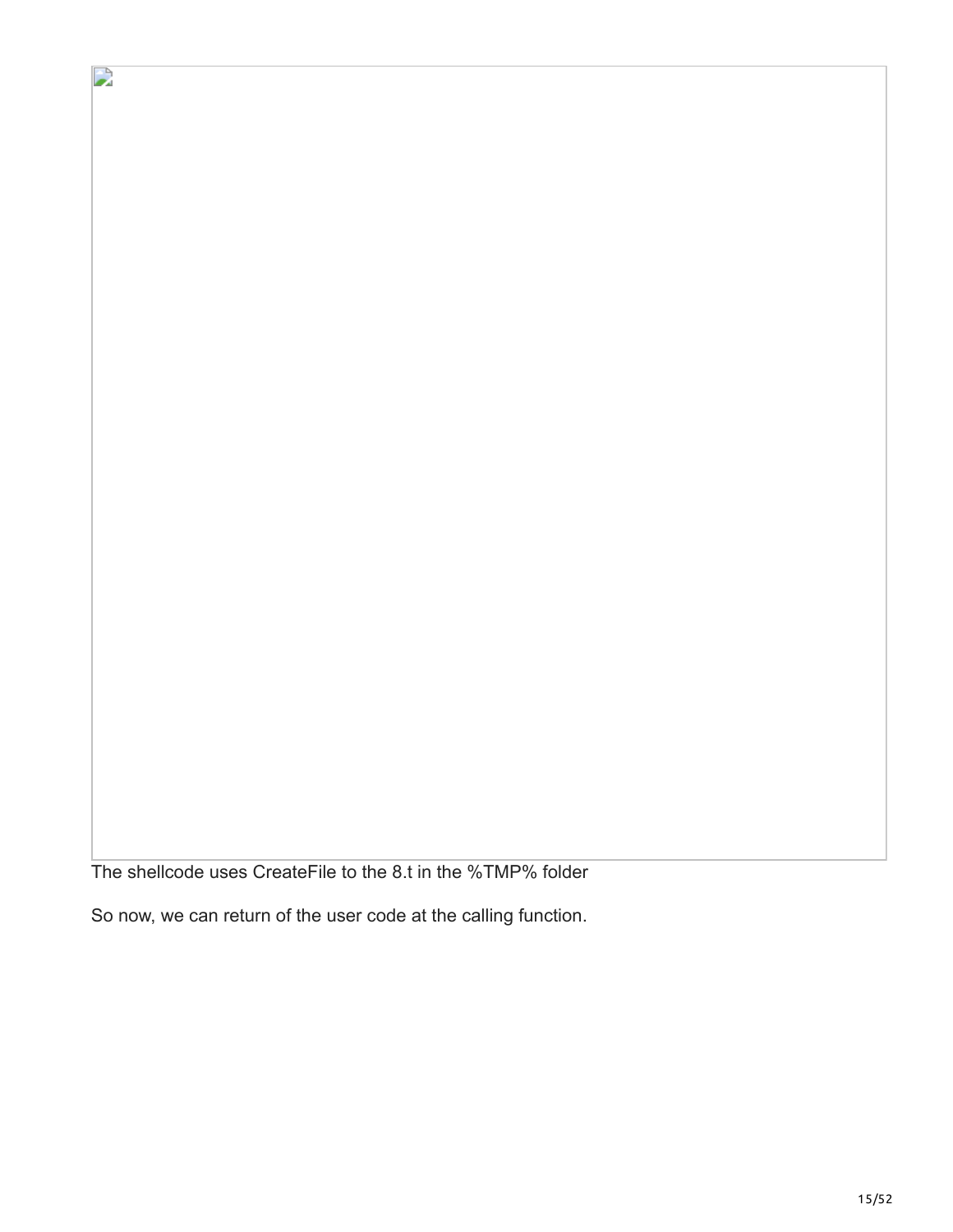After a step into, we enter in the shellcode, the address space has changed:

 $\overline{a}$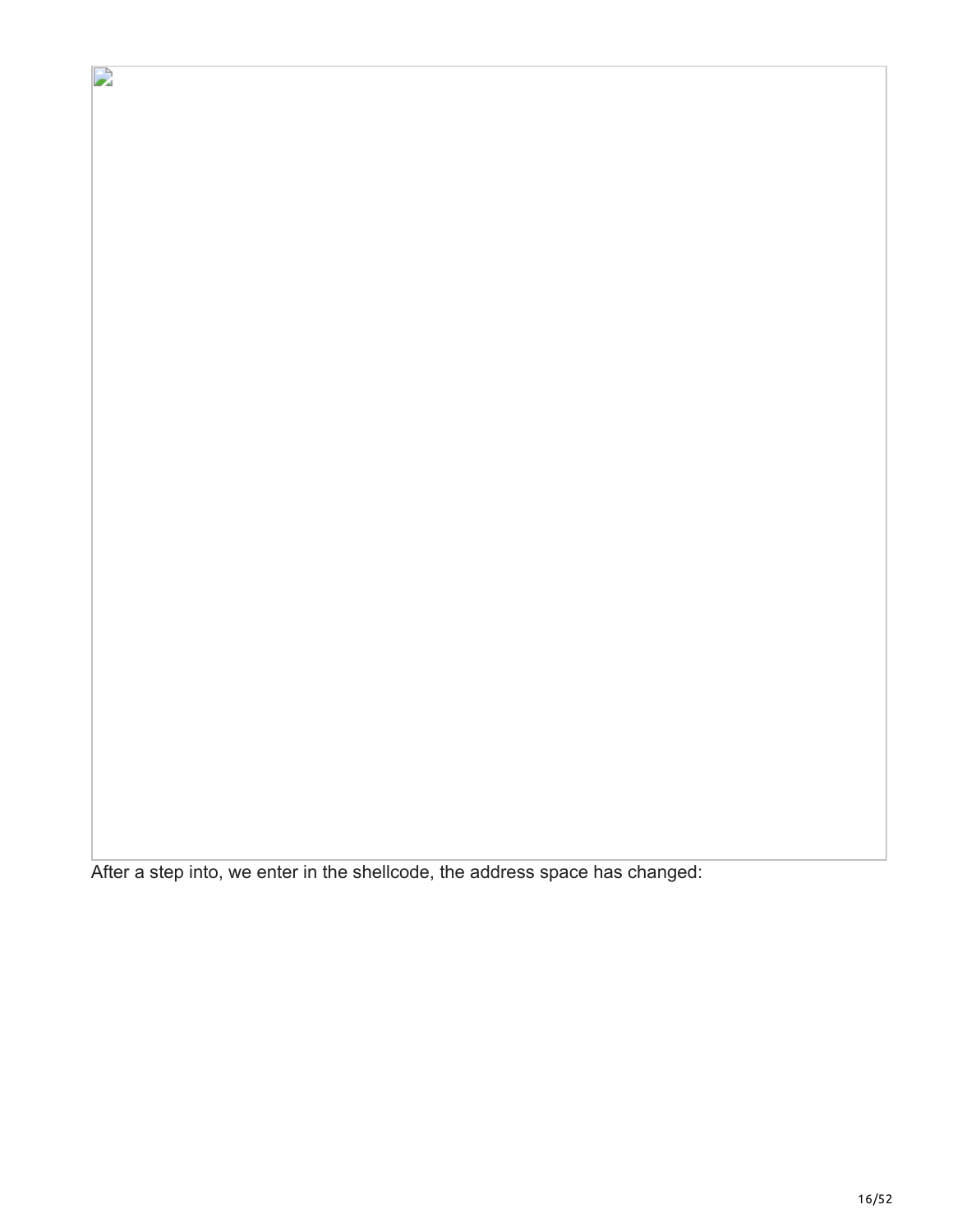Shellcode of the exploit After CreateFile, GetFileSize is called to have the size of the file

 $\overrightarrow{ }$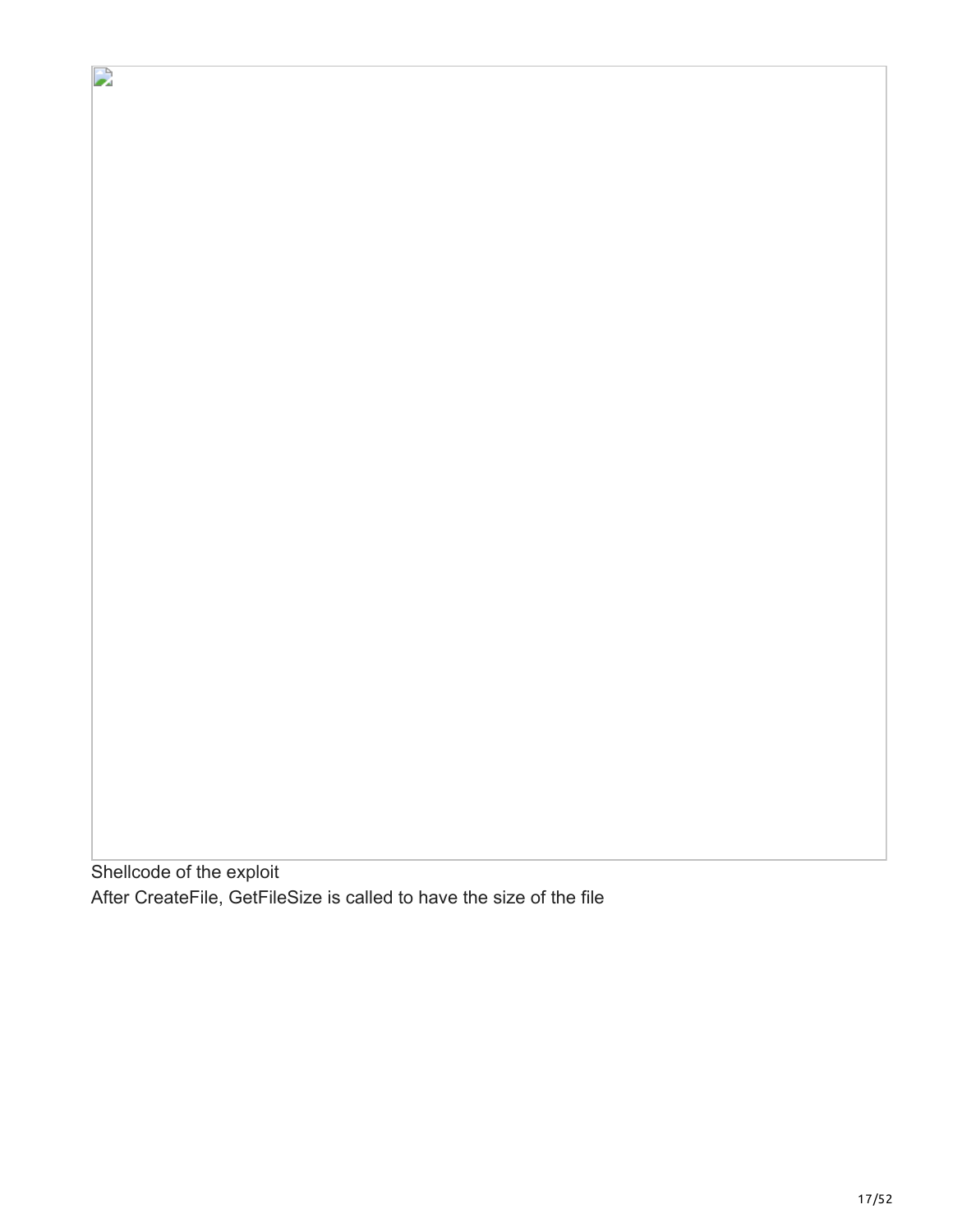Get the size of the file After is Virtualloc, and it create a memory page at 1FD0000 (eax value)

 $\overrightarrow{ }$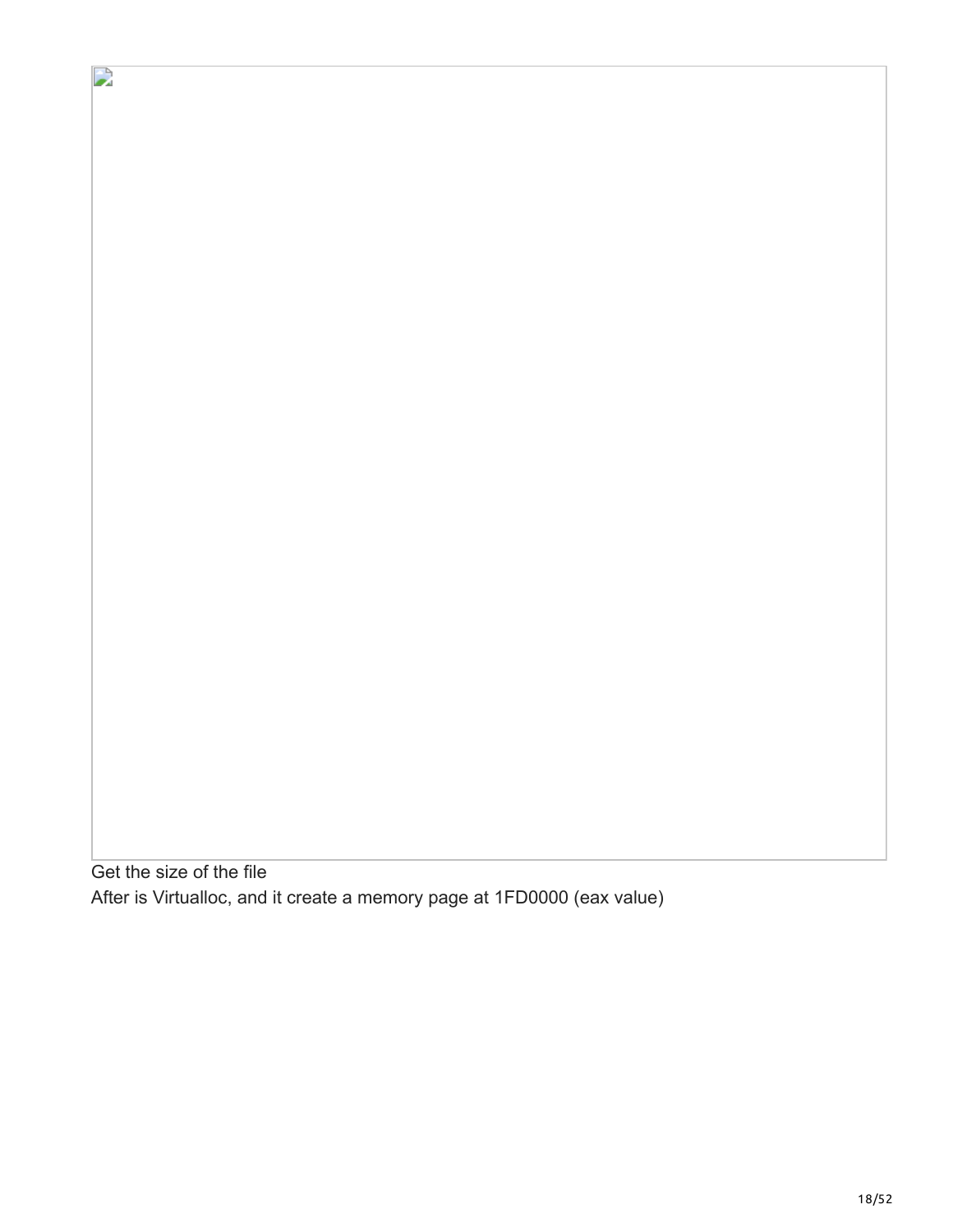VirtualAlloc memory page to load 8.t

 $\mathbf{L}$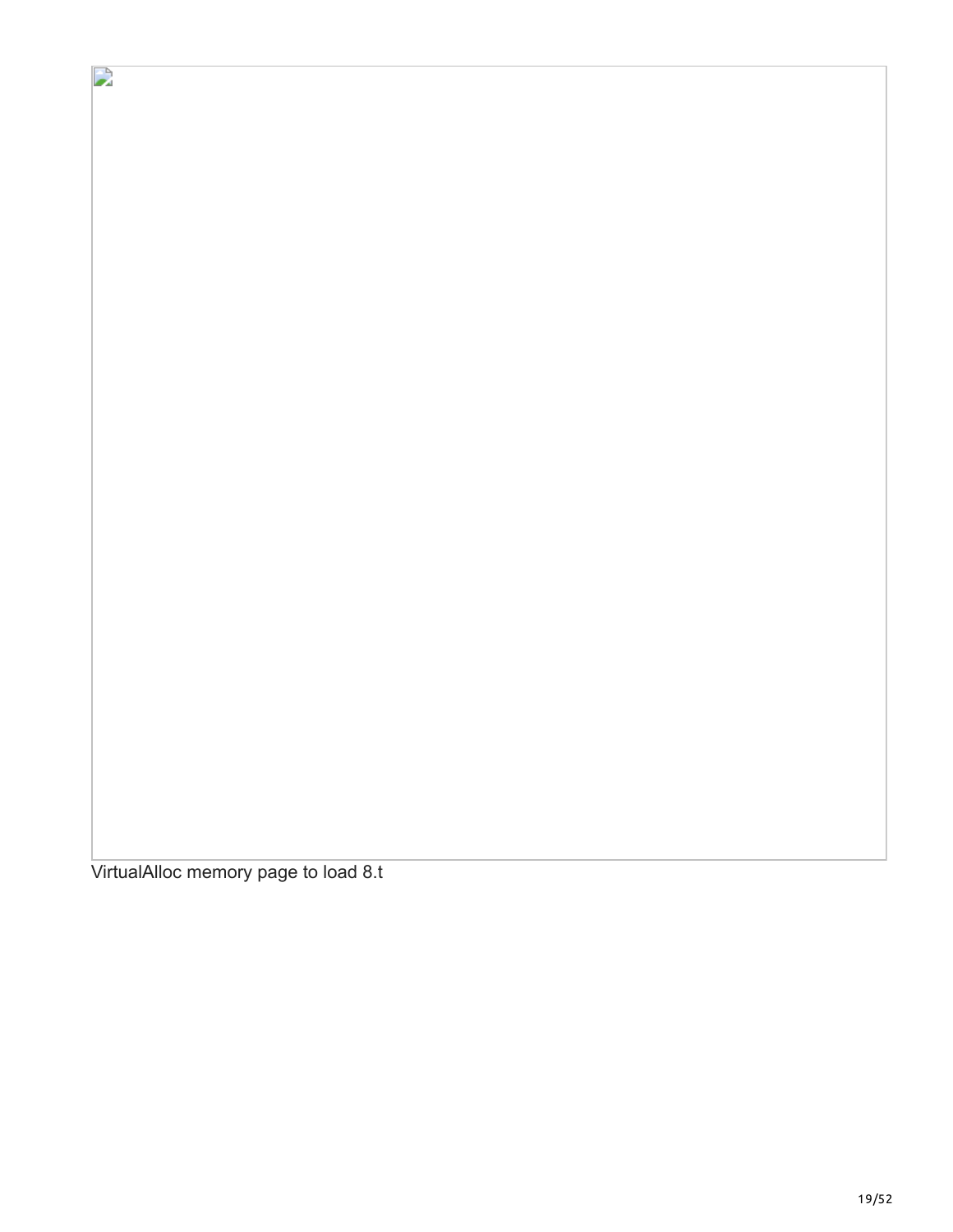After virtualAlloc, the memory page is pointed by EAX

 $\mathbf{L}$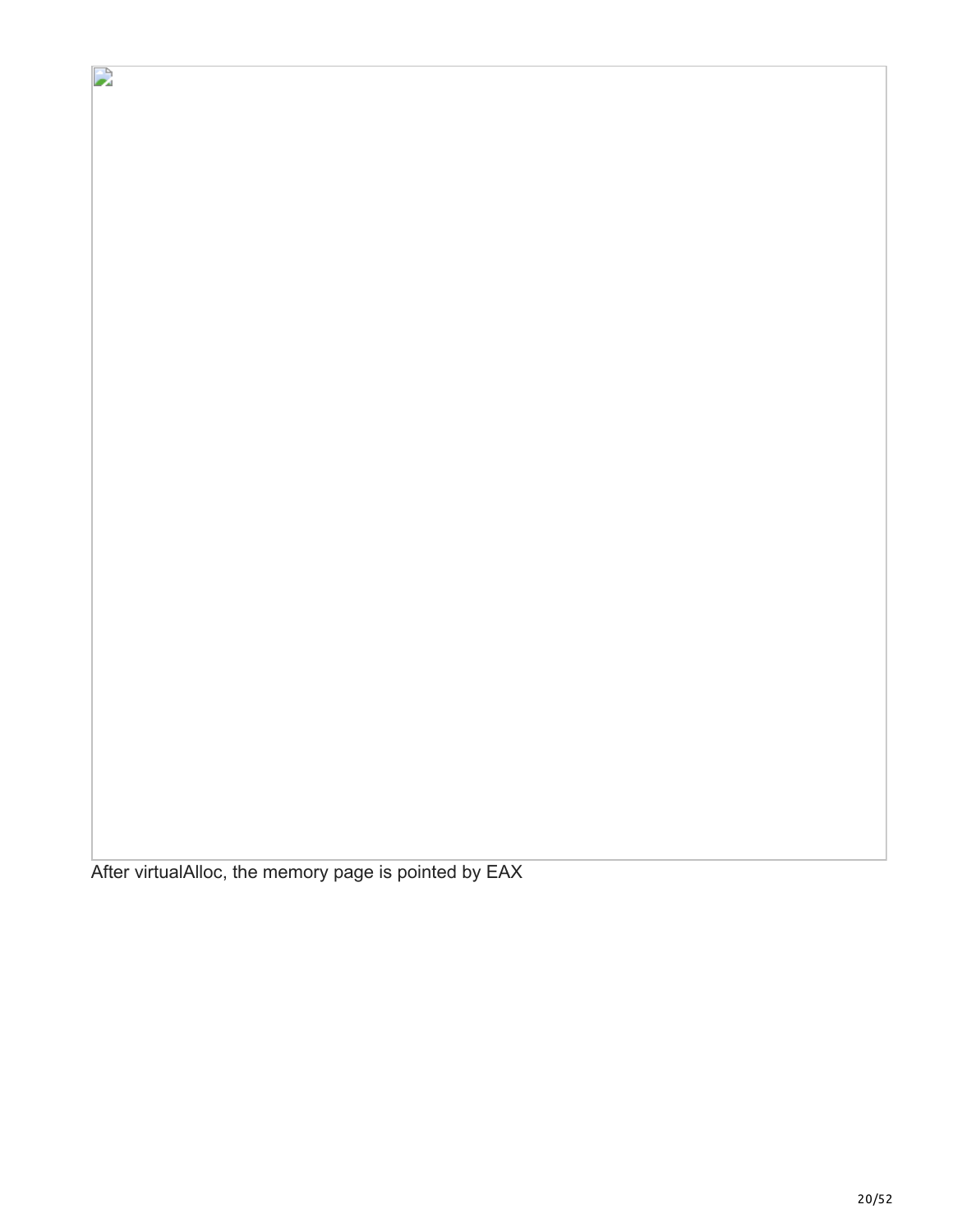The page allocated ReadFile is called:

 $\mathbf{r}$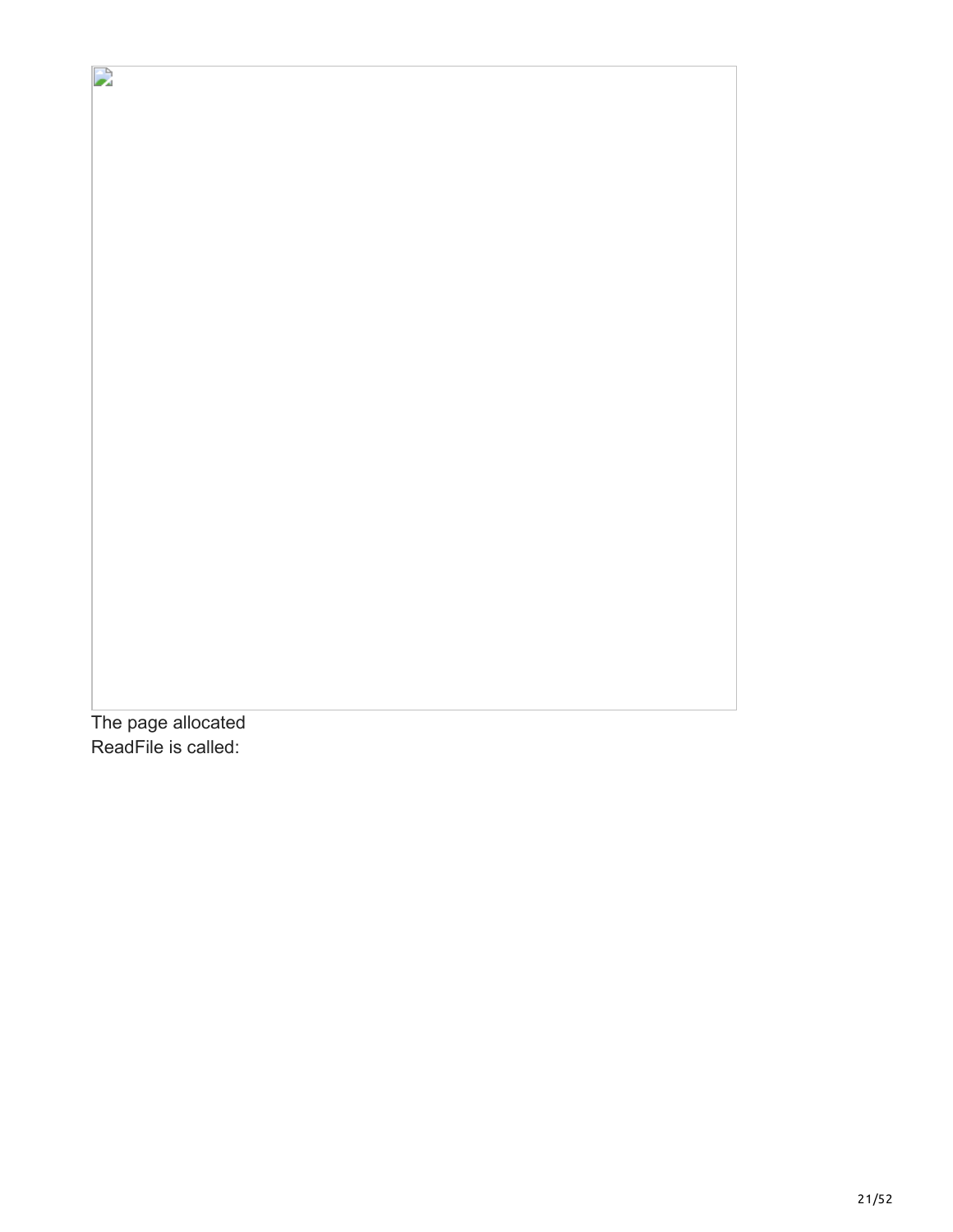Readfile 8.t And 8.t is loaded at 1FD0000:

 $\overrightarrow{a}$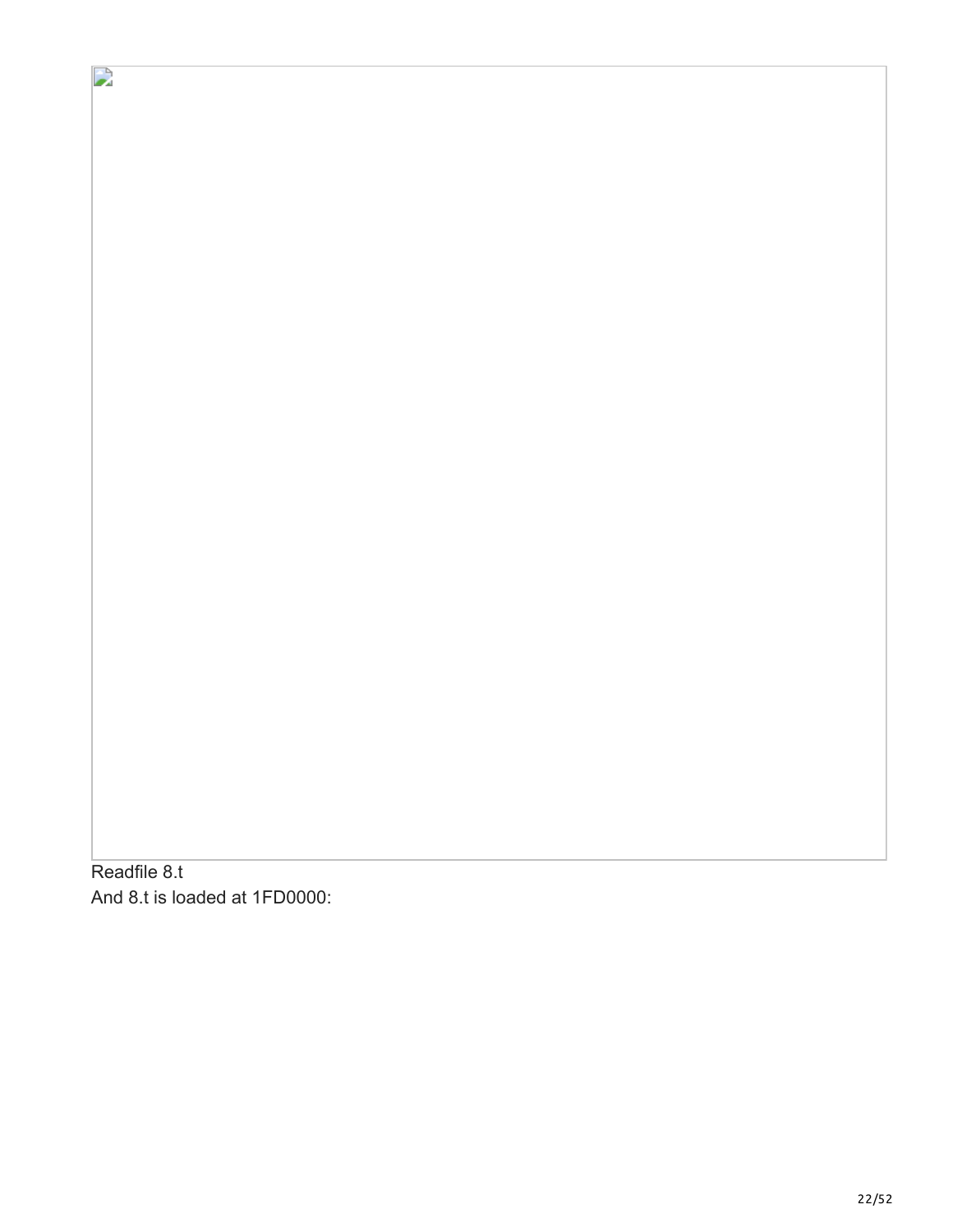8.t in memory

 $\mathbf{r}$ 

And the shellcode decrypts the 8.t file in memory at 0066C82A.

The loop of decryption is a xoring with different manipulations on the decryption key.

At the start of the decryption the key is set to 7BF48E63.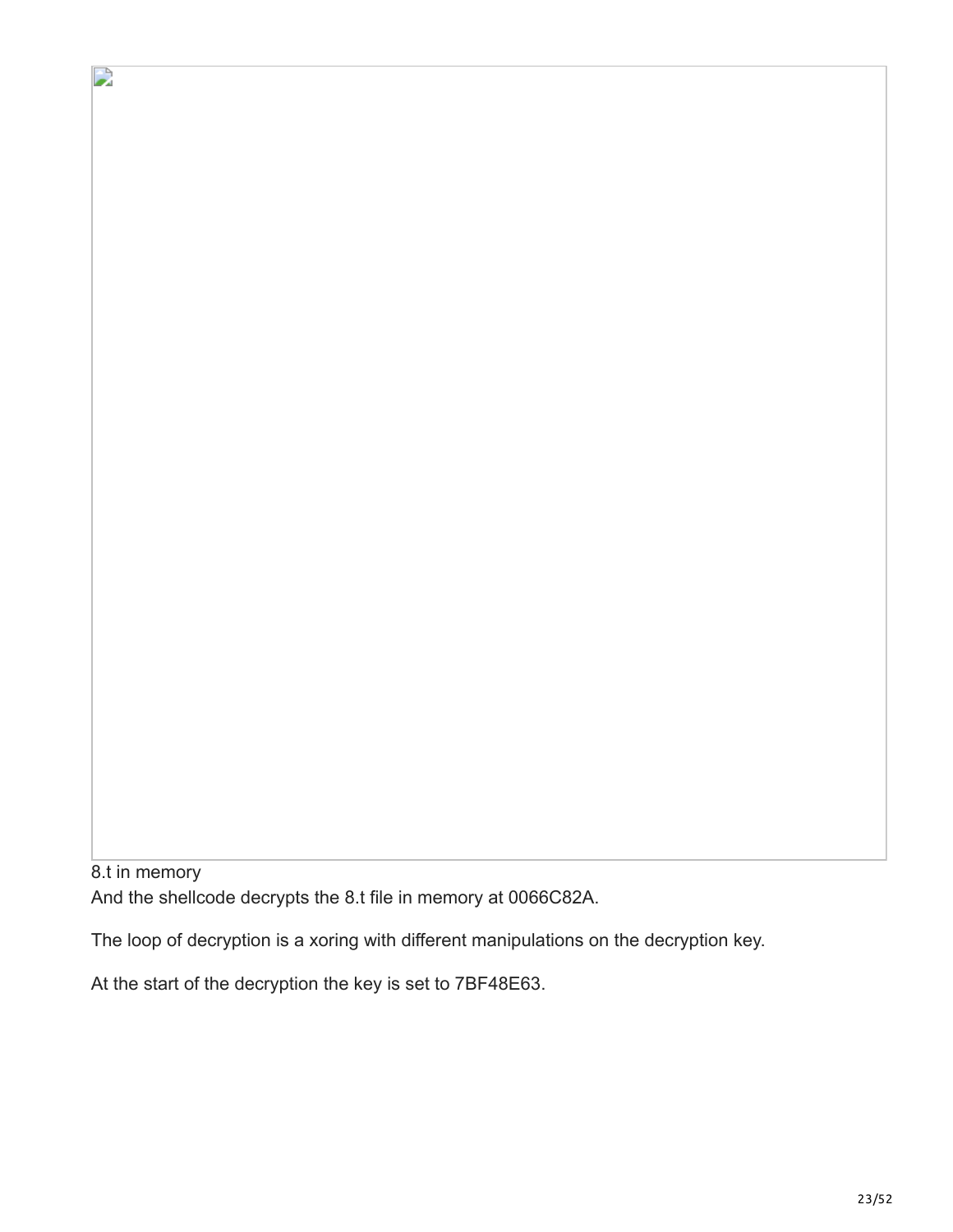Decryption loop And the xor is made after key manipulation.

 $\overline{a}$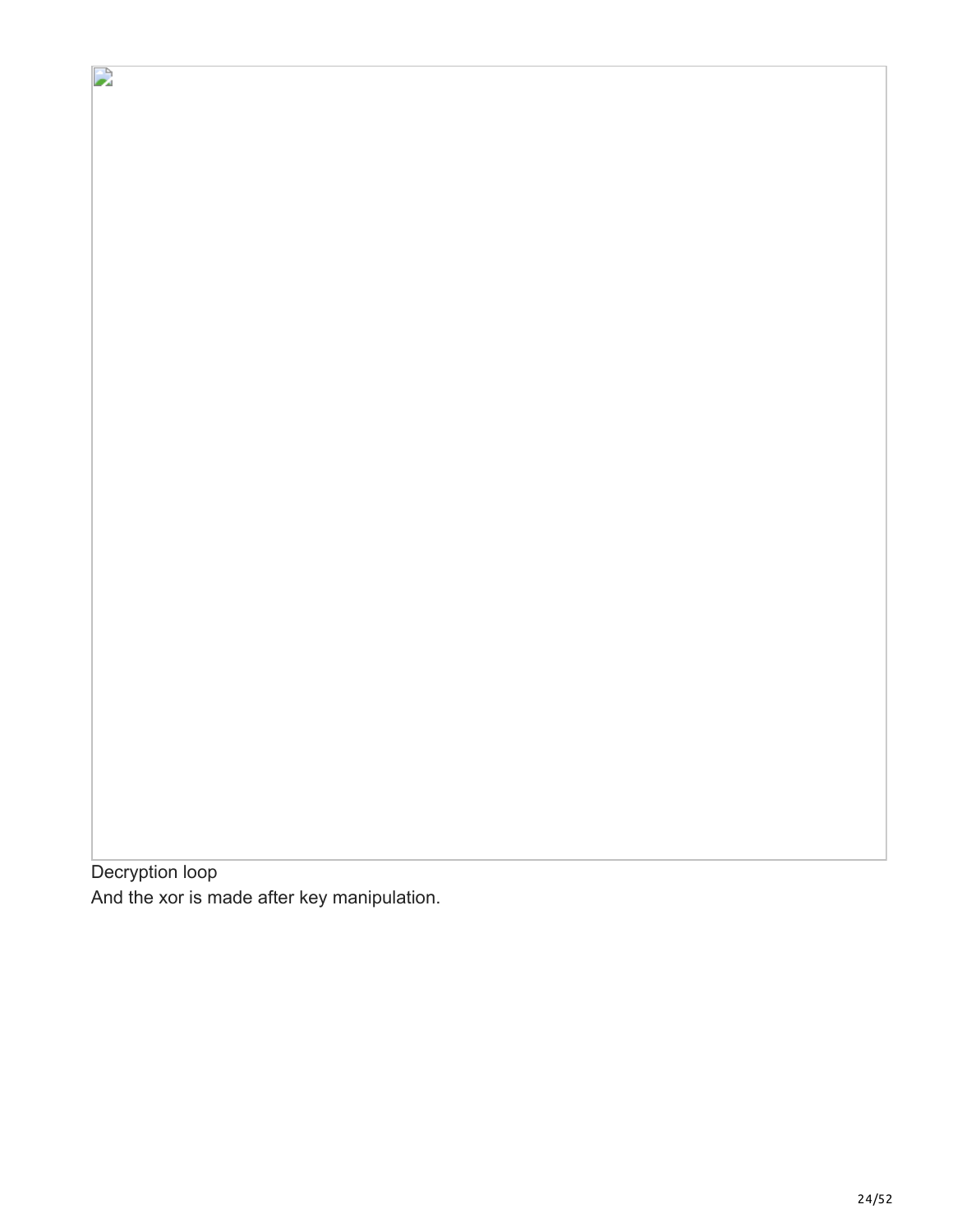Set the decryption key in EAX

 $\mathbf{L}$ 

If we check the destination of the result of the xoring (here edx + ebx), we find 01FD0000 where 8.t is loaded.

After two step of the loop, we can see the magic number MZ set at the begin of memory section.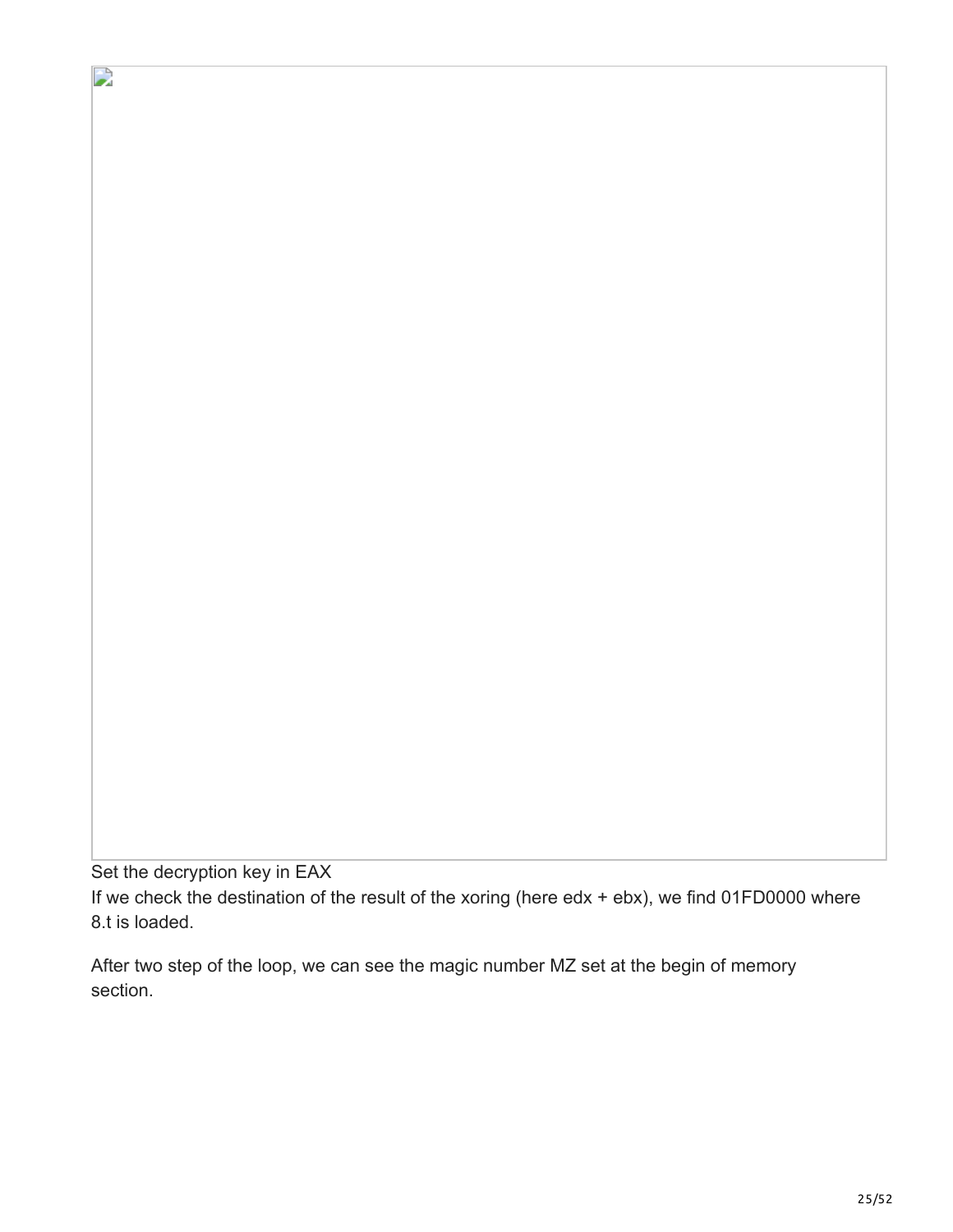MZ magic number At the end of the decryption loop, we have a PE in memory at 01FD0000.

the file 8.t has been decrypted.

 $\overrightarrow{a}$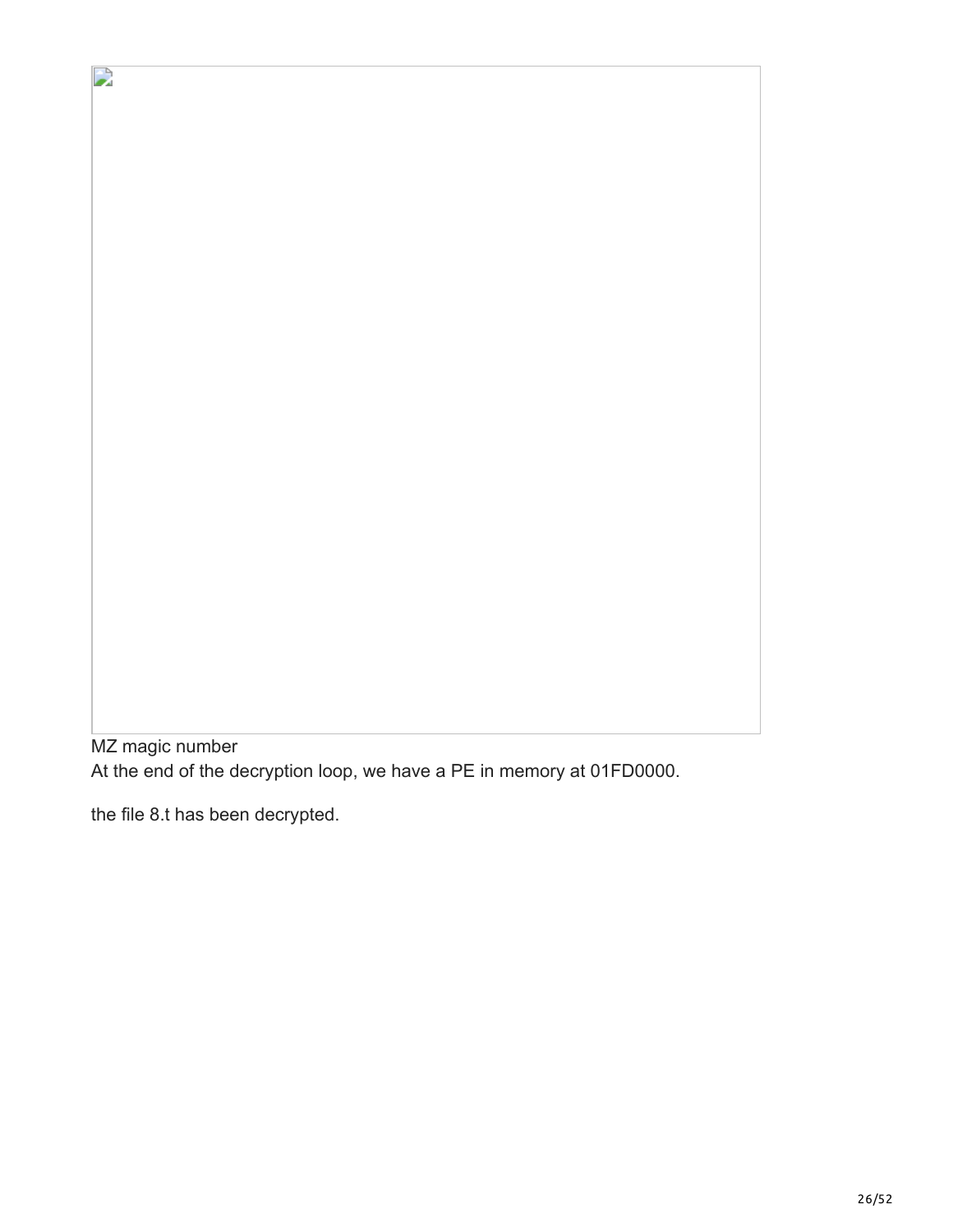8.t fully decrypted

 $\mathbf{r}$ 

Then, the shellcode uses the VirtualAlloc and create a memory page at 02070000.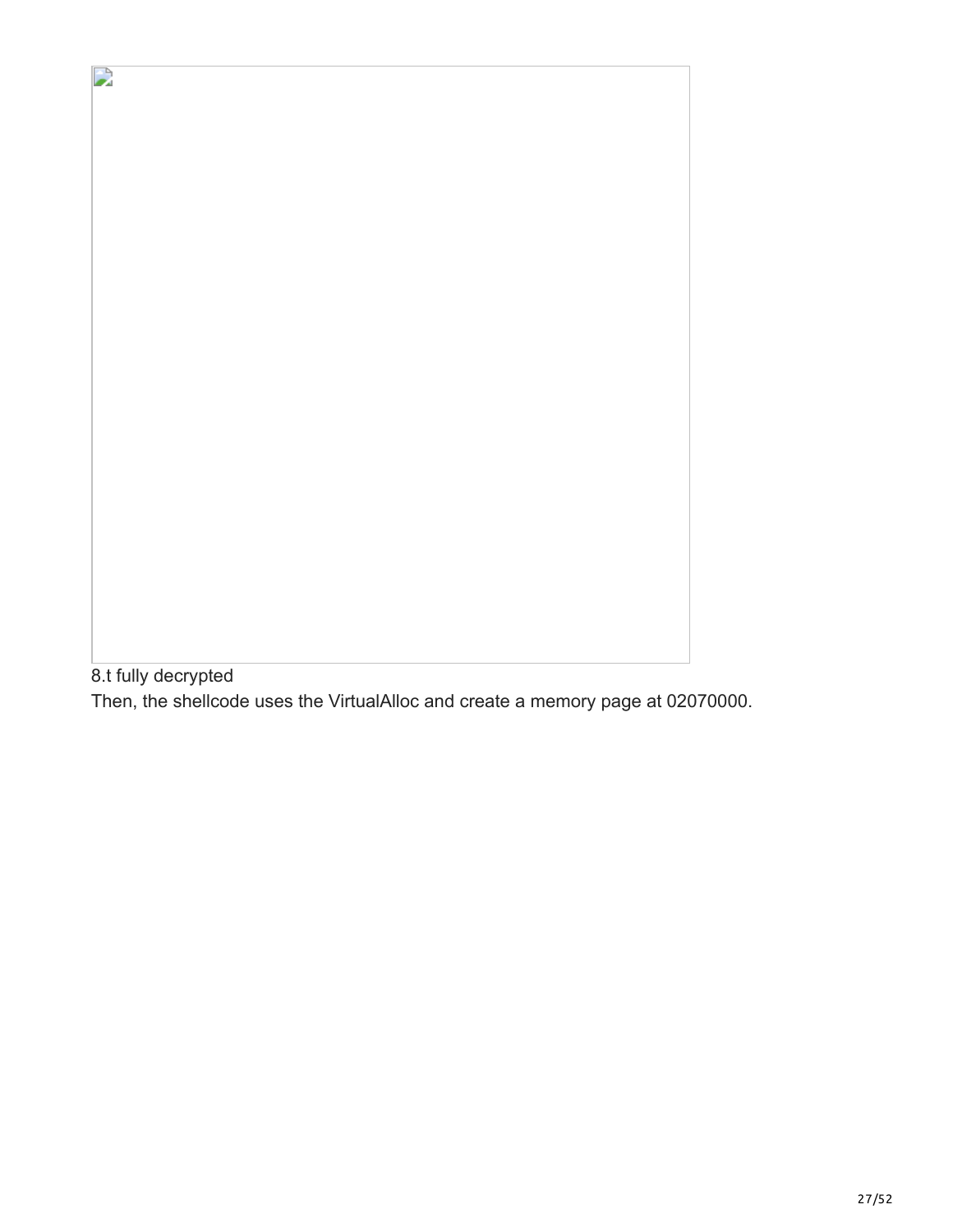And the new PE at 01FD0000 is copied at this address.

 $\mathbf{L}$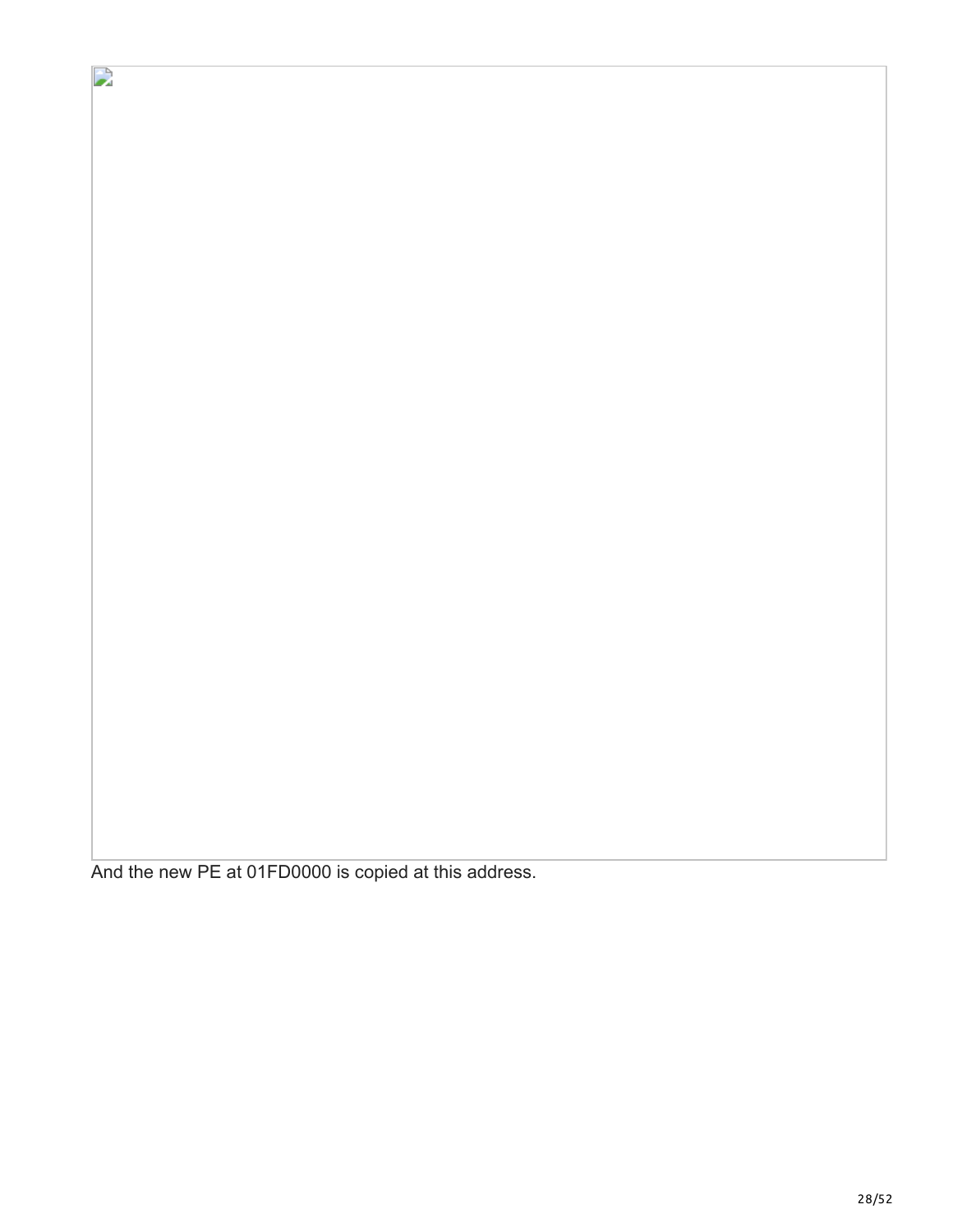the PE decrypted is copied in the new memory page After GetModuleFileNameA is called to have the path of EQNEDT32.exe

D

And EQNEDT32.exe is forked in suspend status by a CreateProcess and the shellcode overwrite it by the PE at the address 02070000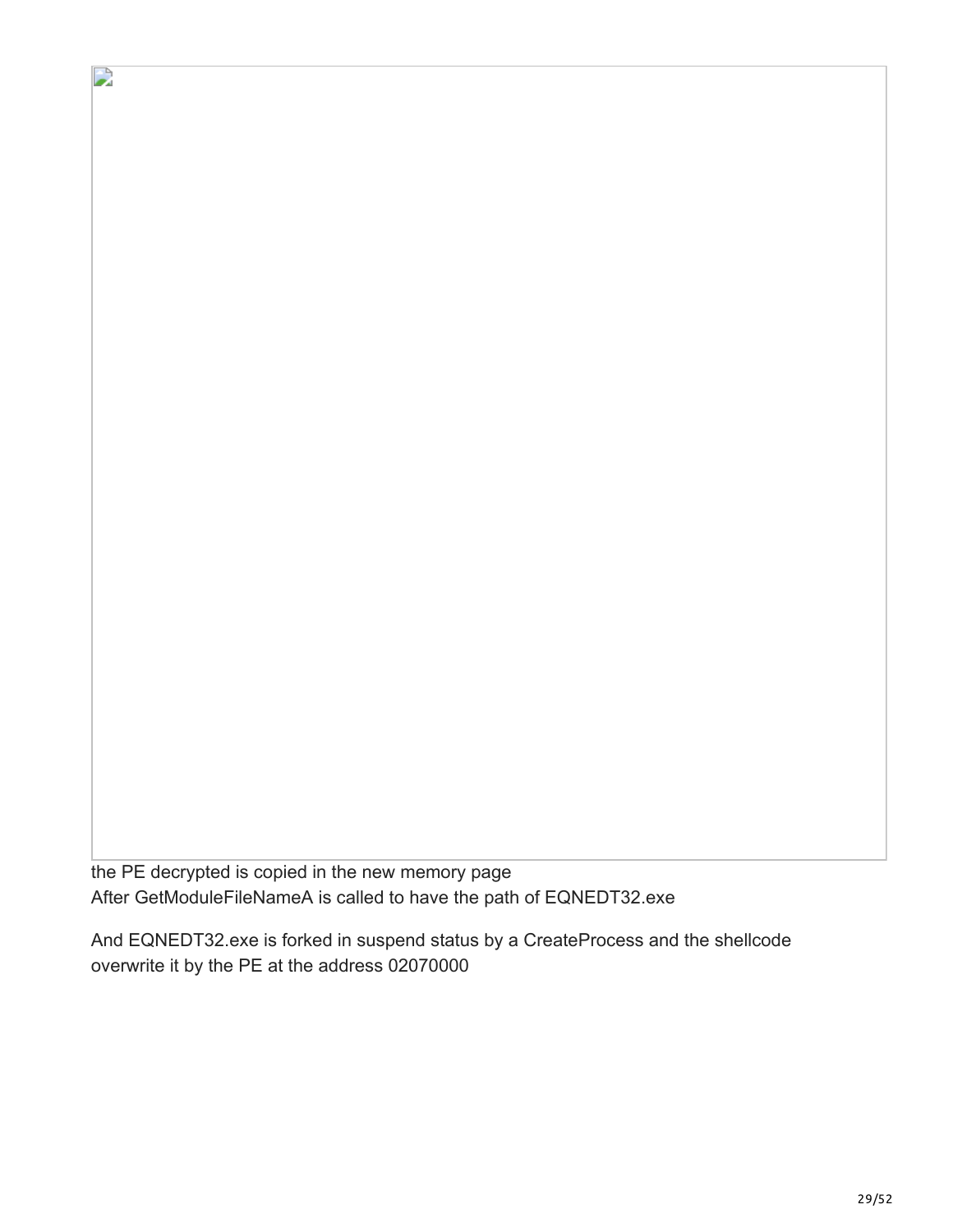Fork of EQNEDT32.exe

 $\overline{\phantom{a}}$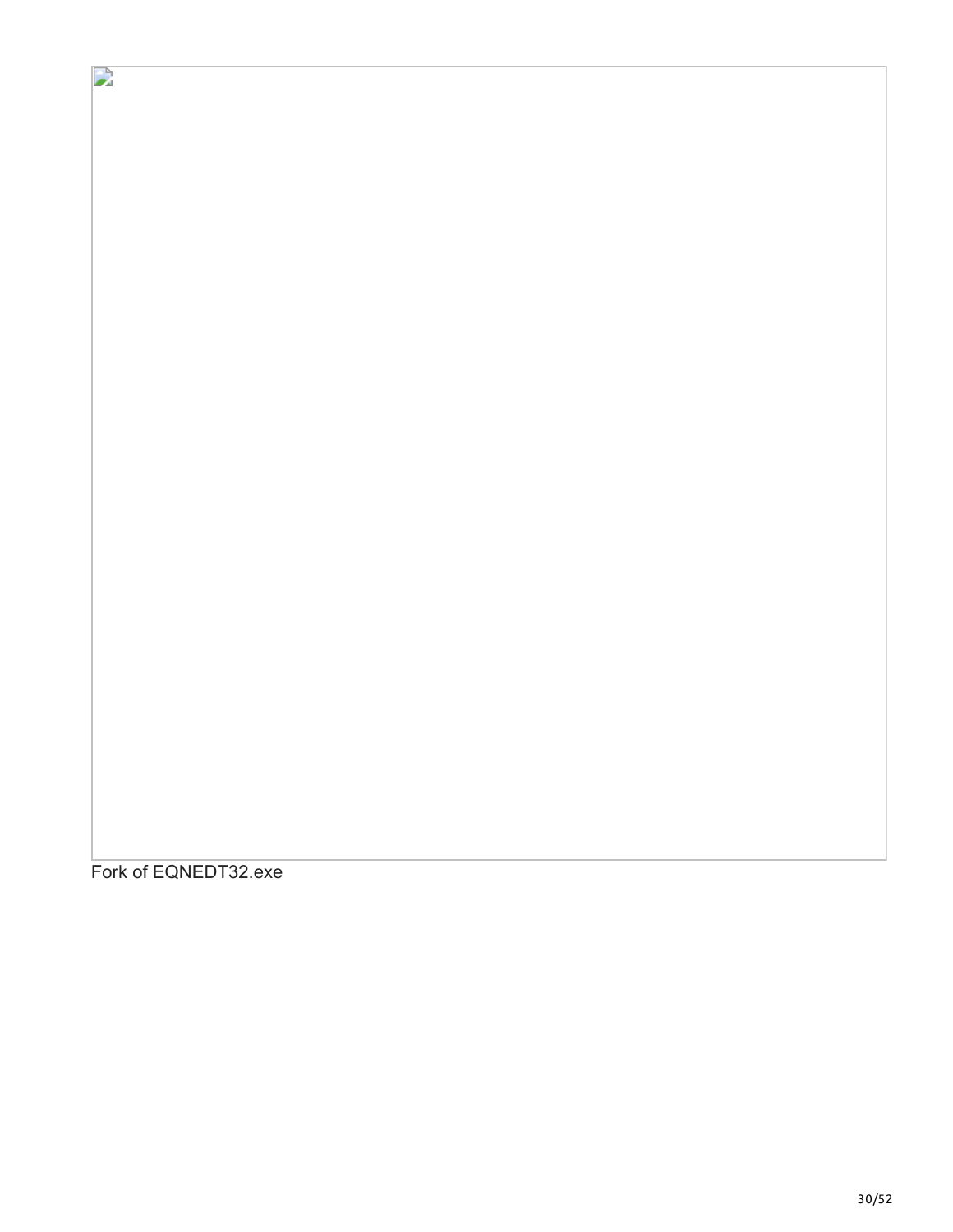Overwritting of EQNEDT32.exe

 $\overline{a}$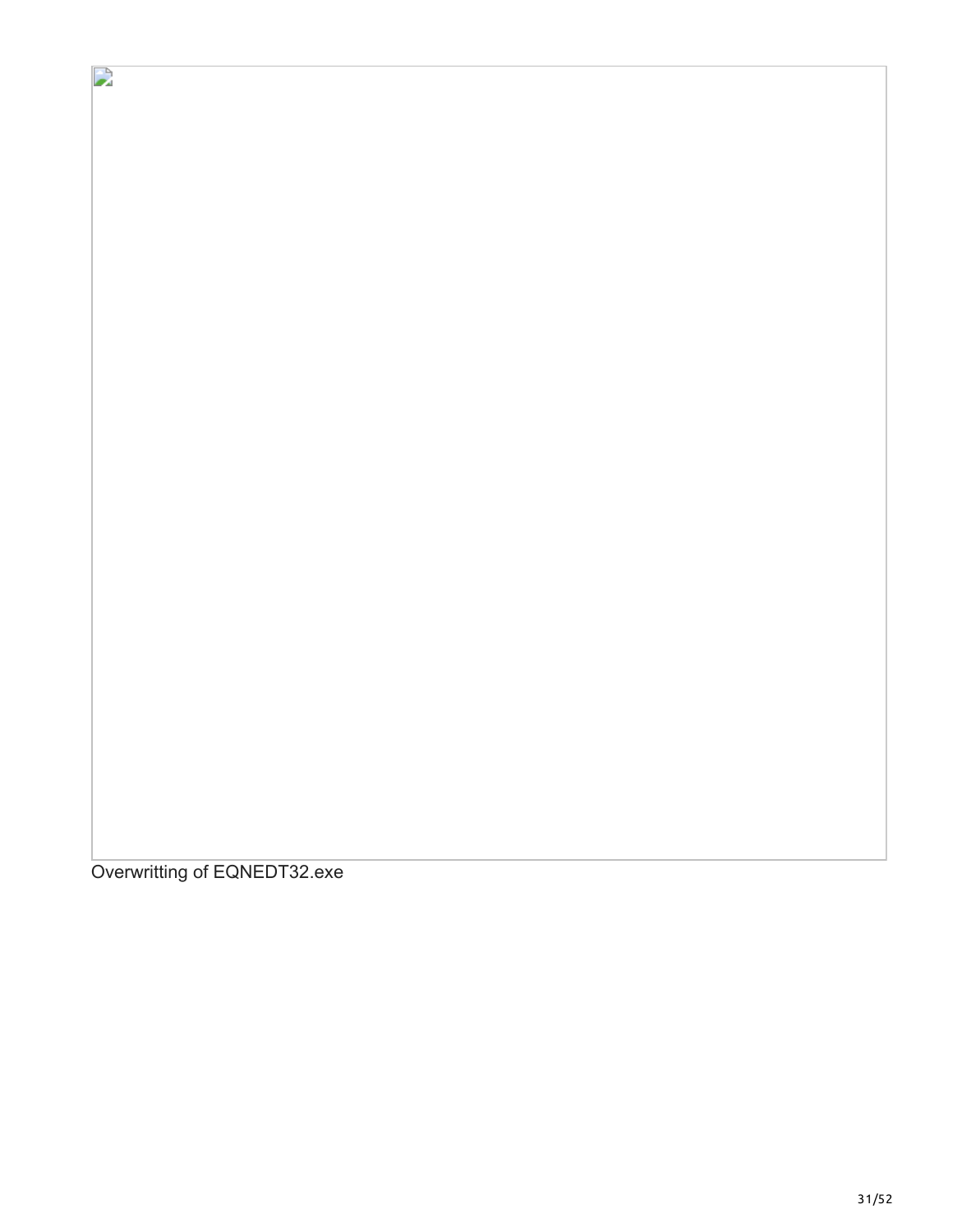

Stack used by NTWriteVirtualMemory And the shellcode does a ResumeThread to launch the new PE.

So, We've found all API Calls in the object ole at the beginning and we have a runPE to launch the new EQNEDT32.exe overwritten.

# **Analysing the fork of EQNEDT32.exe**

We know that this process has to create on disk two files following the Joe SandBox Analysis:

- A dll named RasTls.dll
- A executable file named dascgosrky.exe

If we dump EQNEDT32.exe and we put in IDA, we found quickly the function that drops the files on disk (sub\_00401150) renamed dropFiles.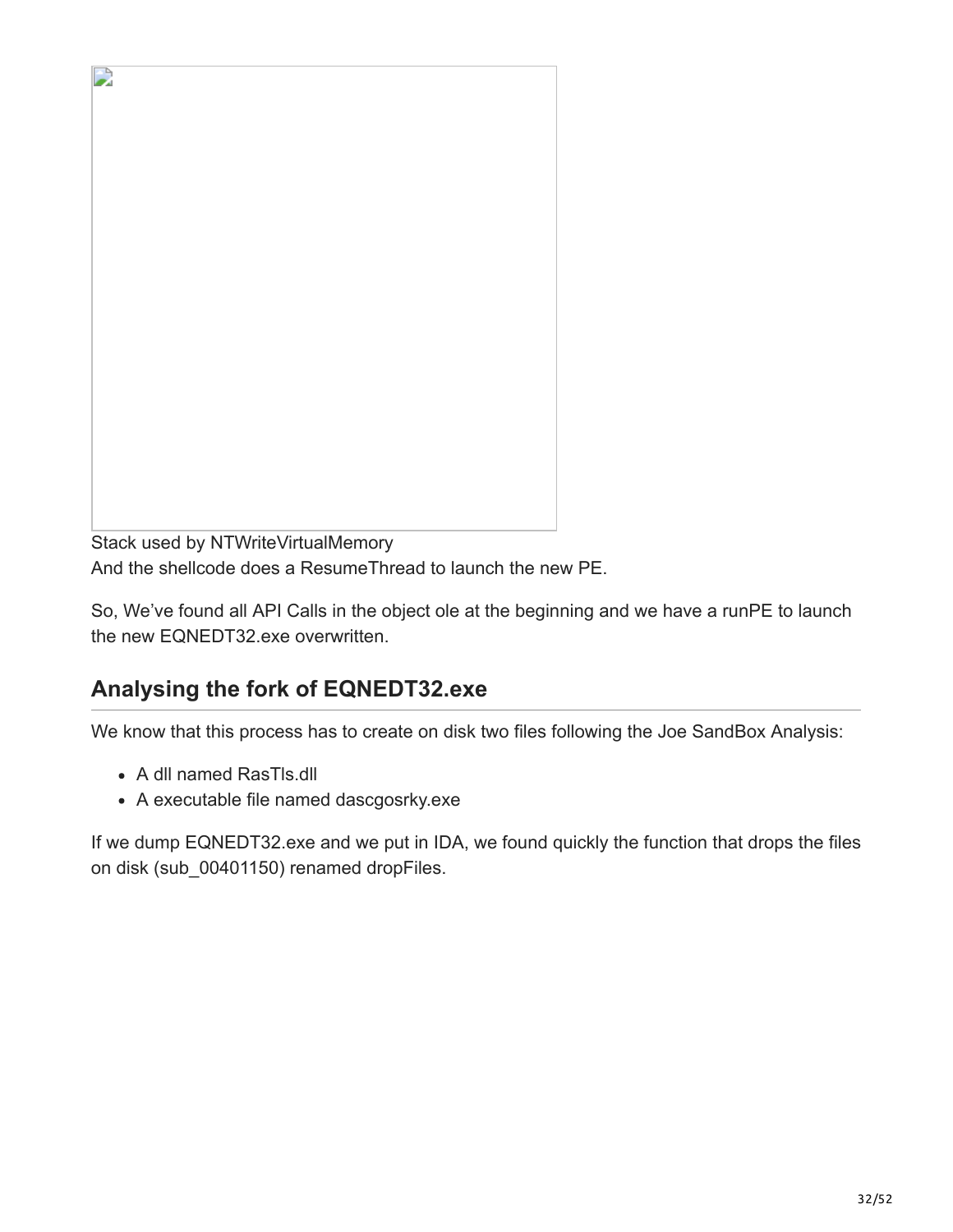DropFiles Fucntion And at the start of this functions, we have a loop with a xor.

 $\overline{a}$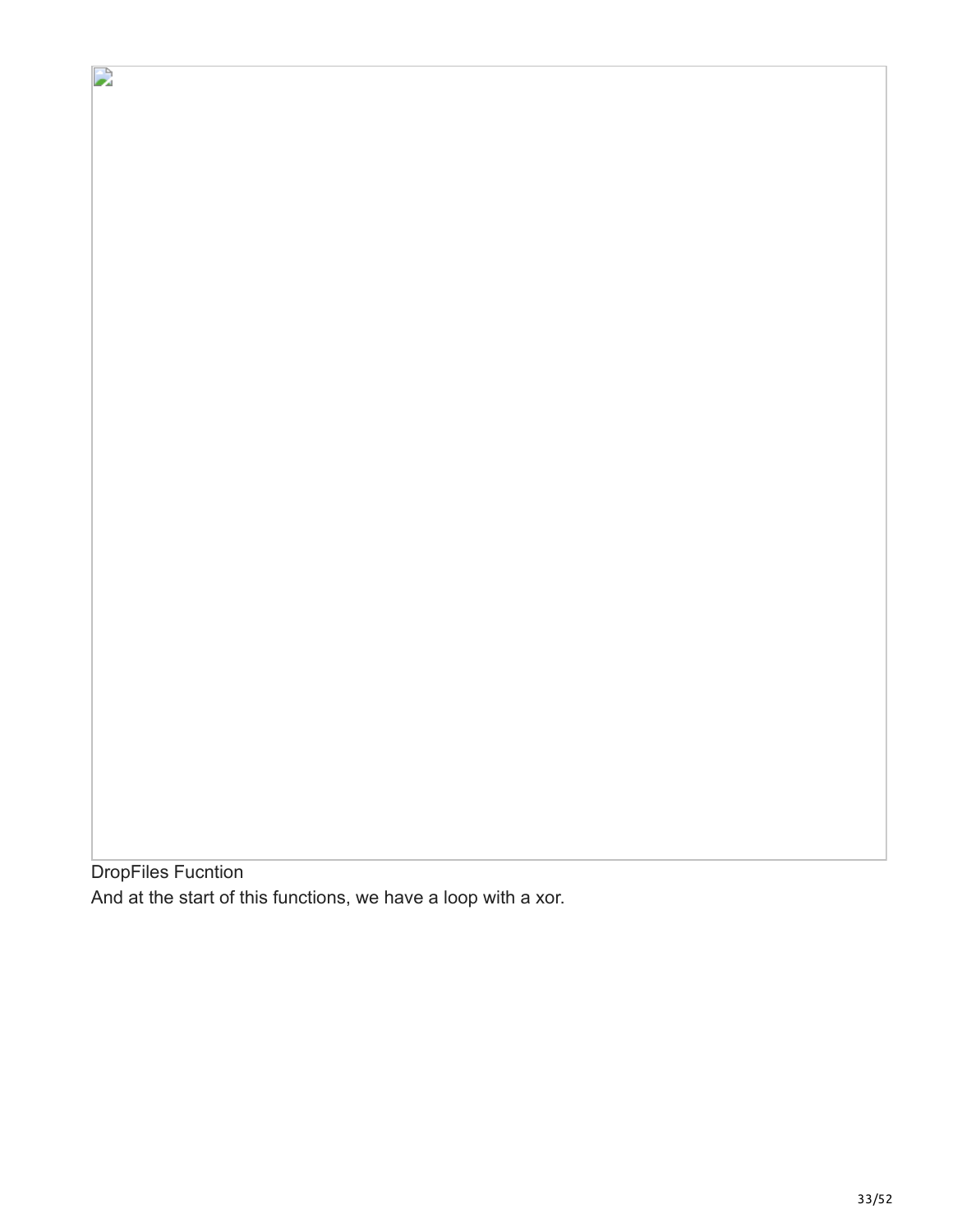Second loop of decryption And just after we have a call of the decompression function.

 $\overline{a}$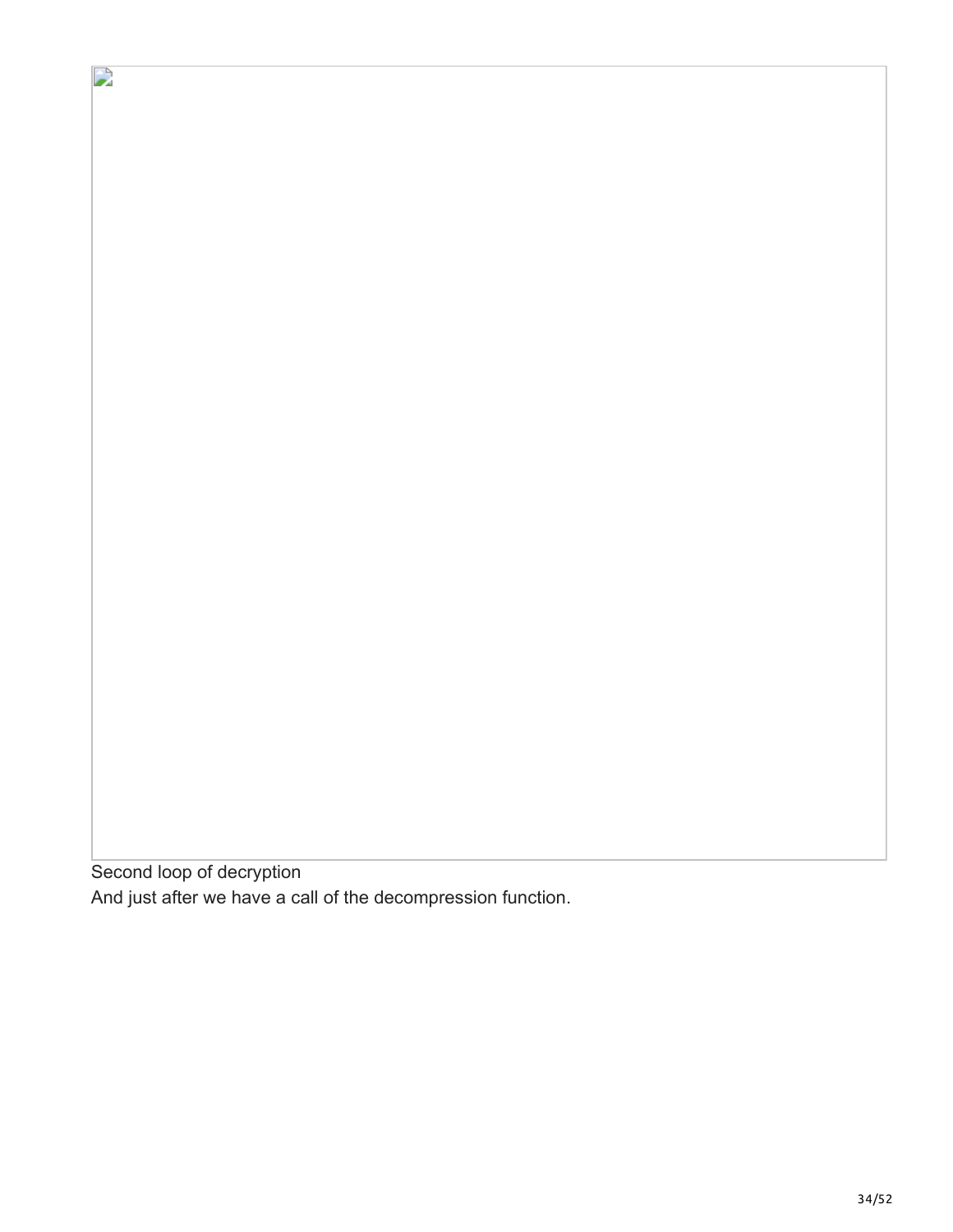Decompression function used zlib The function dropFiles is called twice by the sub\_4012D0.

 $\mathbf{L}$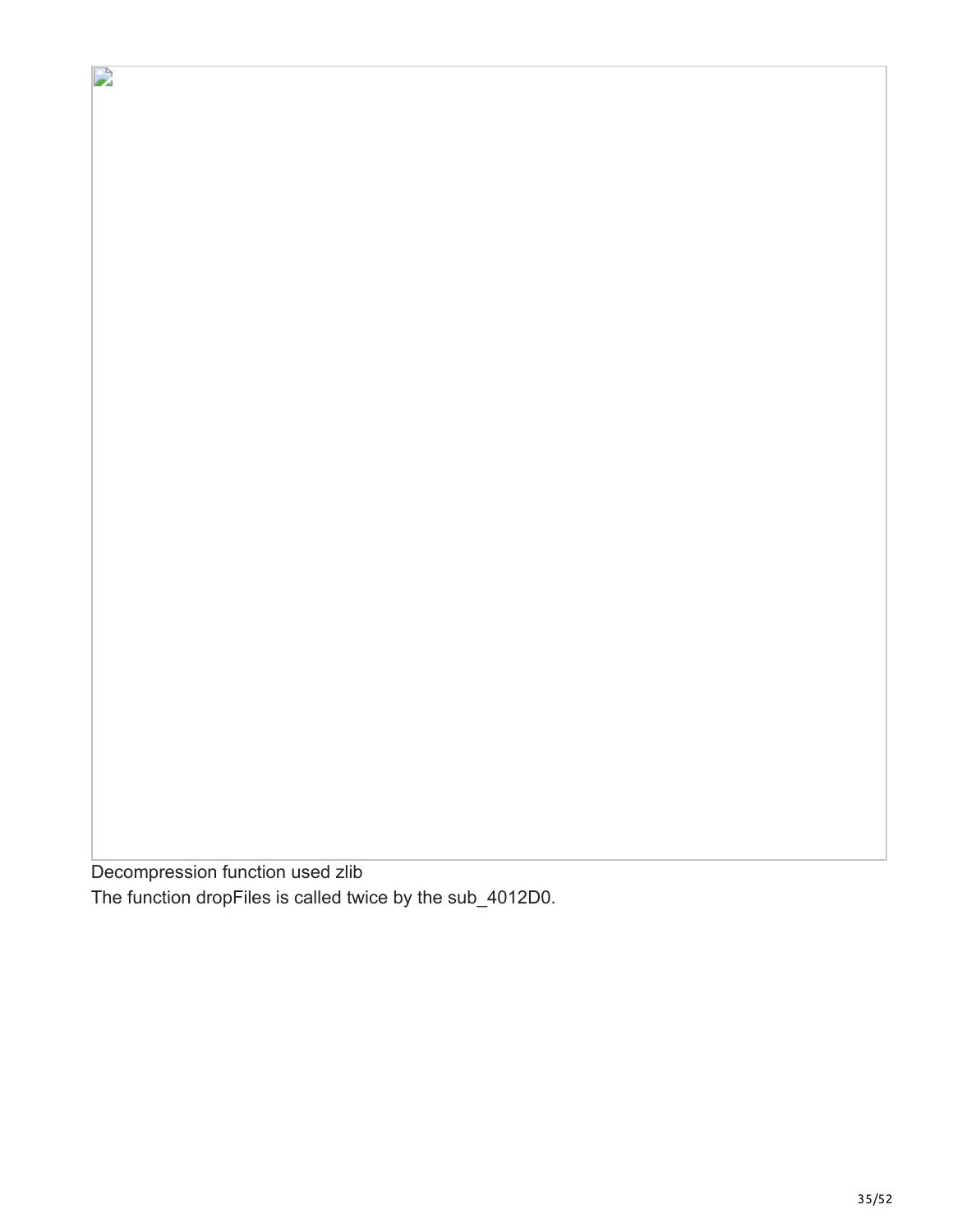Drop the dll and the executable

If we check the call graph, DropFiles is called only by the function sub\_4012D0.



D

Functions using DropFiles function

So we set a breakpoint on CreateFile because at each execution, EQNEDT32.exe starts by CreateFile onstaticcache.dat.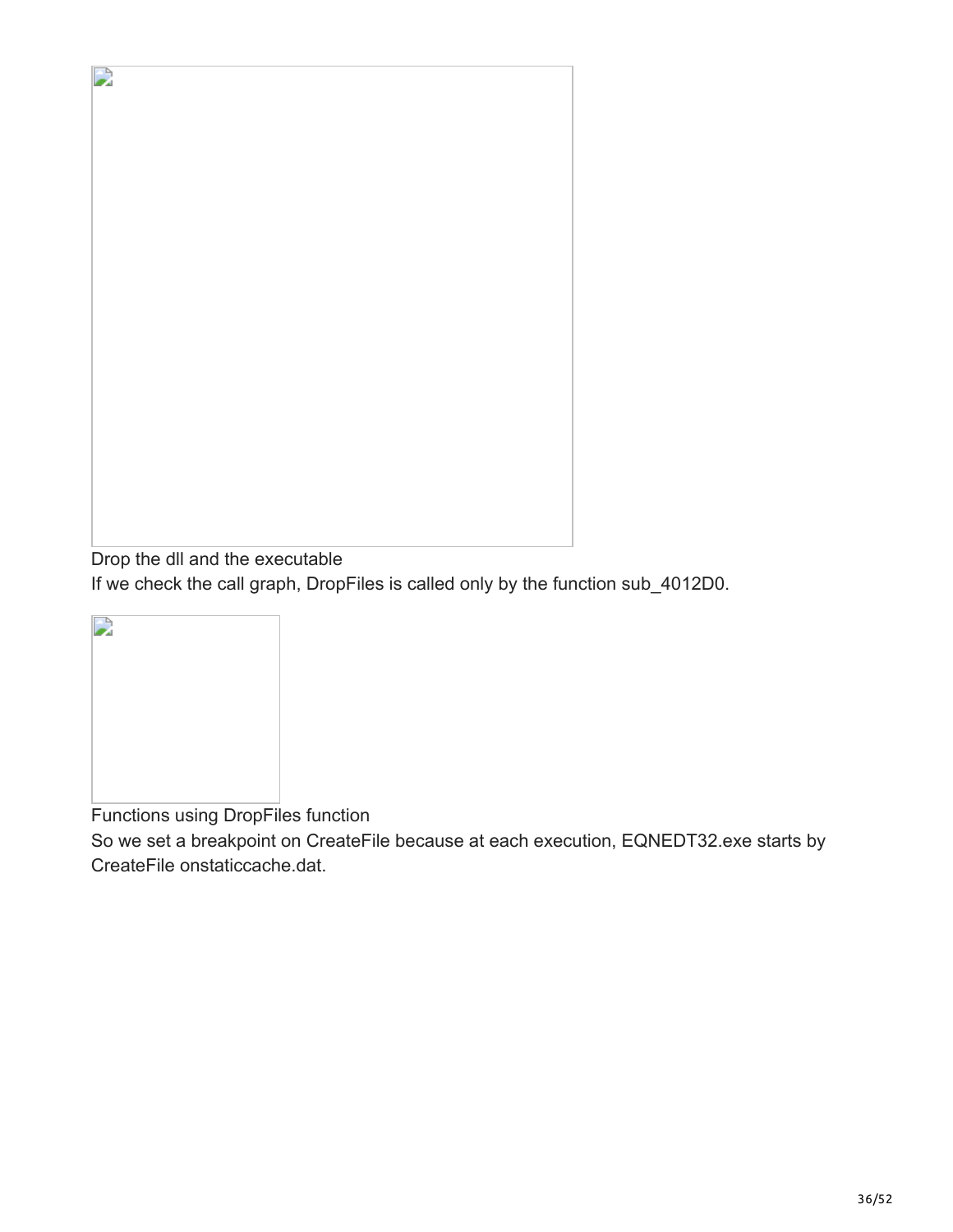Breakpoint to createfile And we return at the user code to set a new breakpoint to check the static analysis.

So we set a breakpoint at 0040159A when DropFiles is called.

 $\mathbf{r}$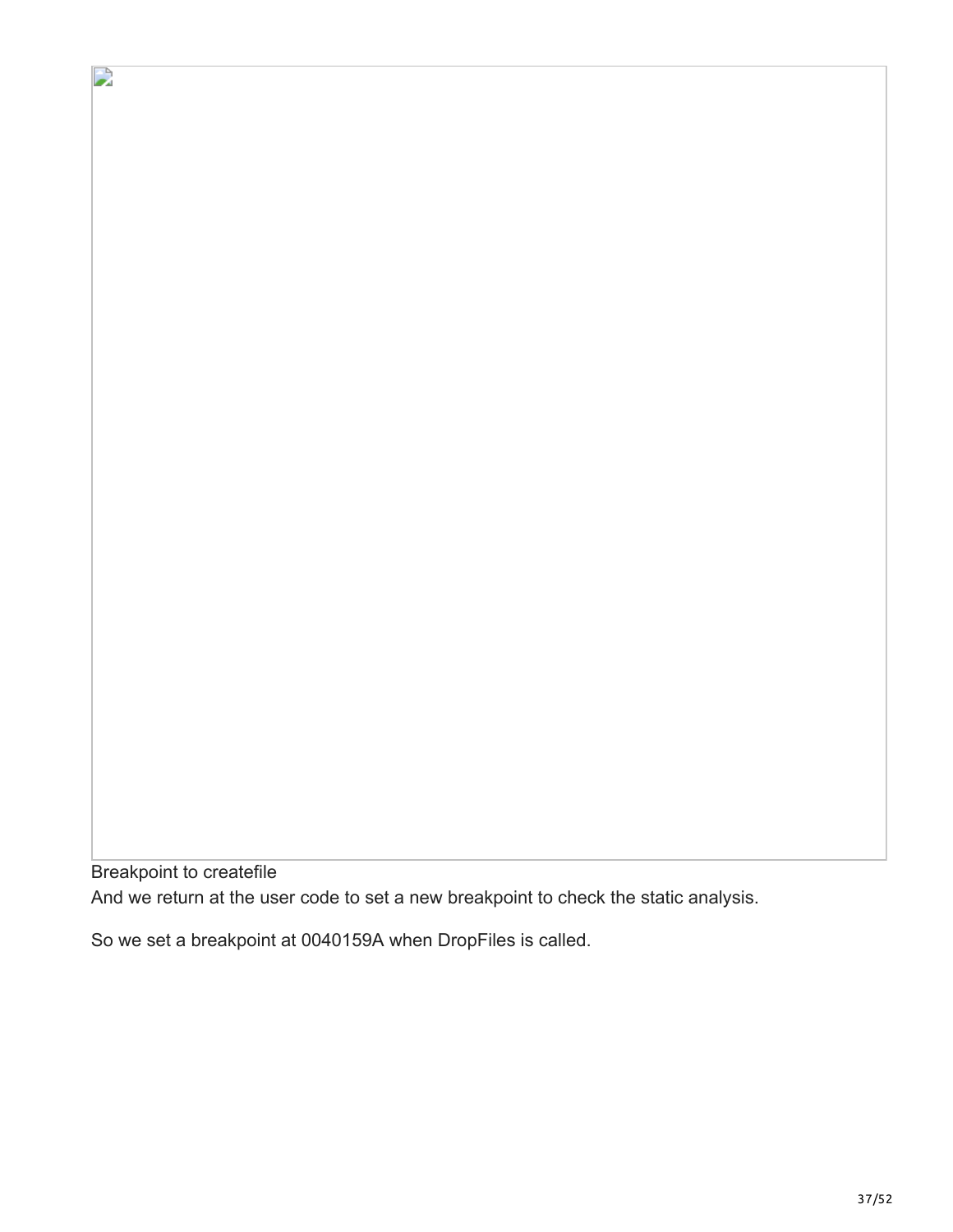Breakpoint to the first call of DropFiles And now we can analyse the second loop of decryption.

 $\overrightarrow{a}$ 

The first step is the initialization of the decryption function.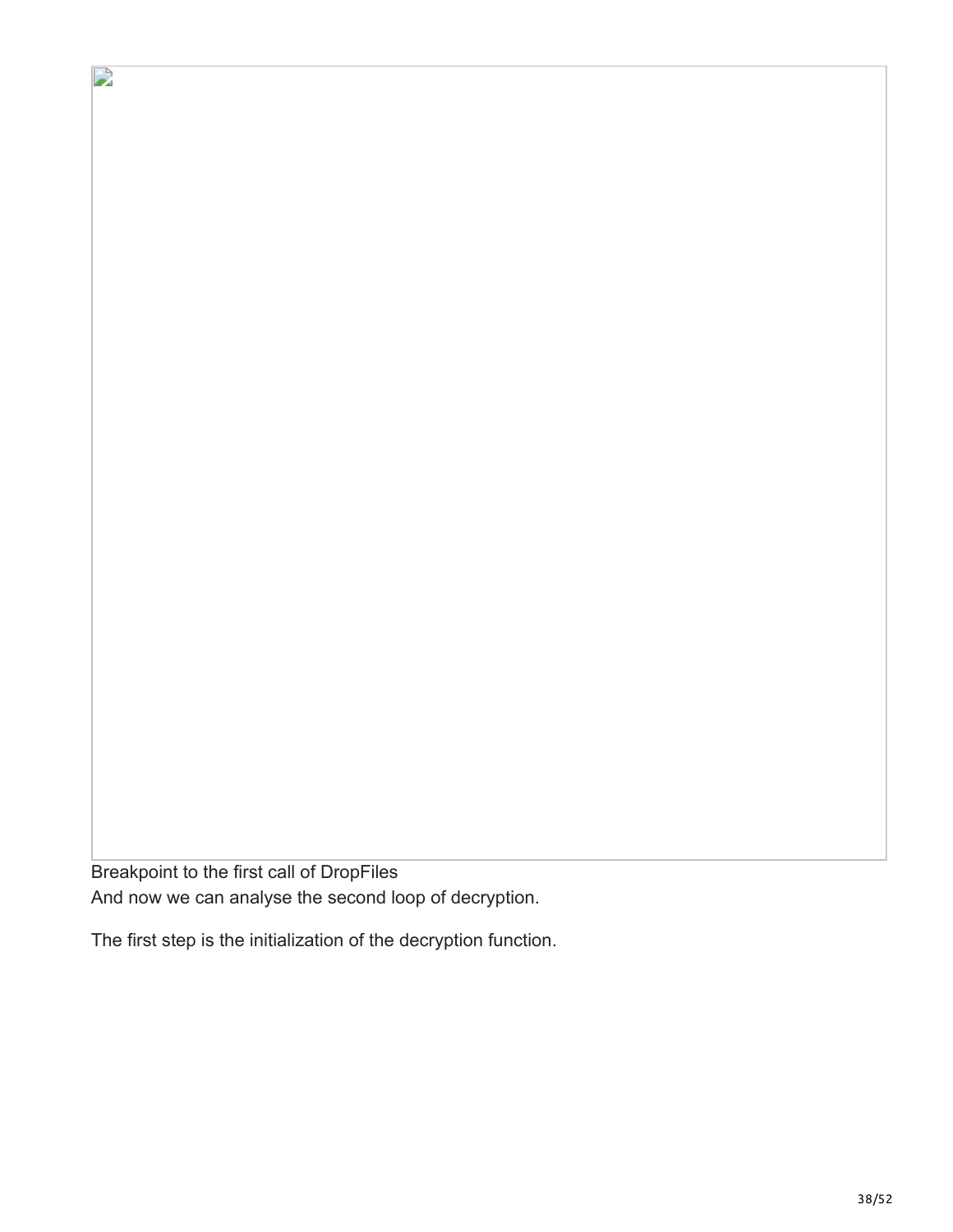Set for the second loop encryption And after we find the xor and store the result in esi+eax.

 $\overrightarrow{ }$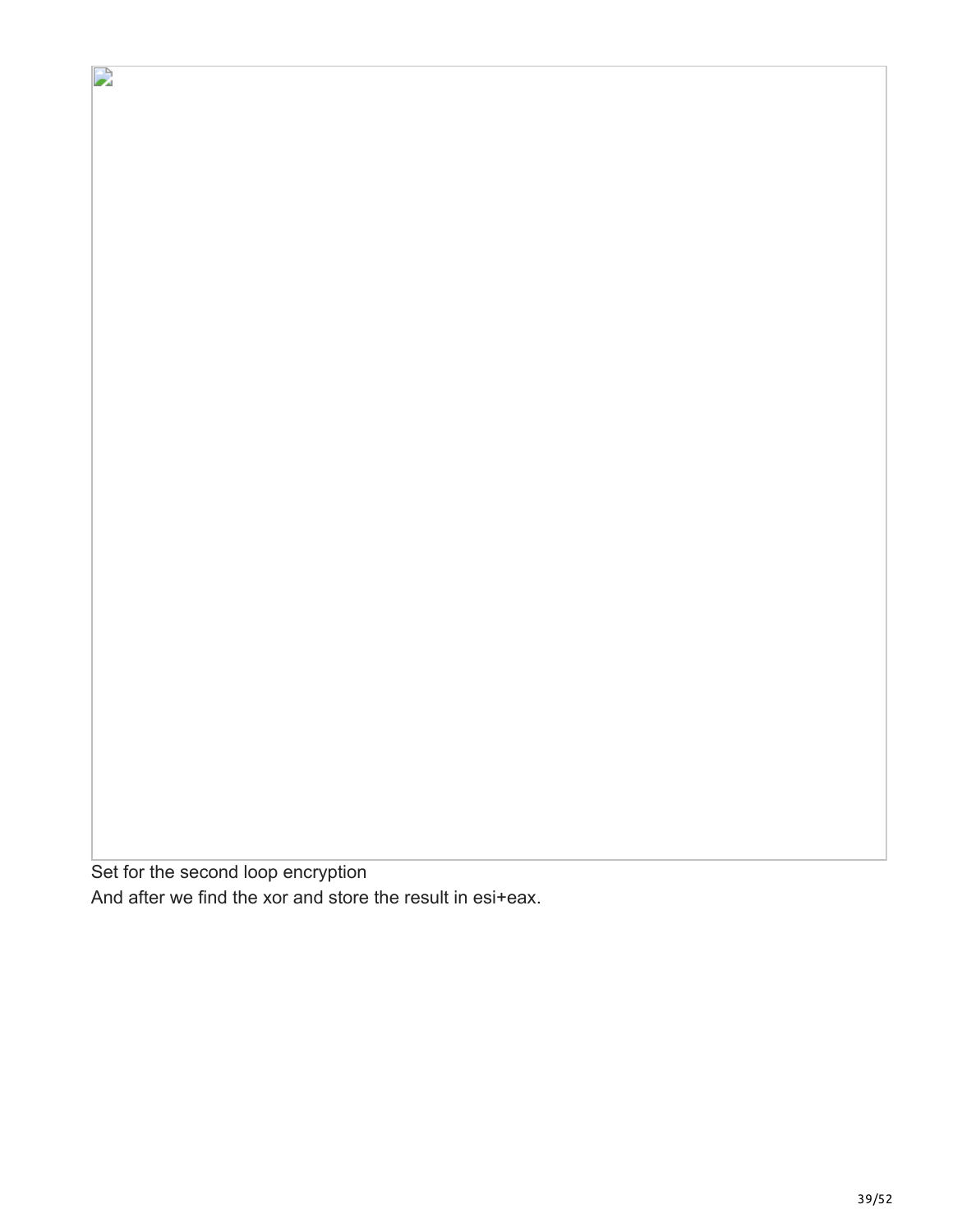Decryption loop

 $\overrightarrow{a}$ 

In the first step of the decryption loop, the result is written to 411BC0 in the address space of EQNEDT32.exe.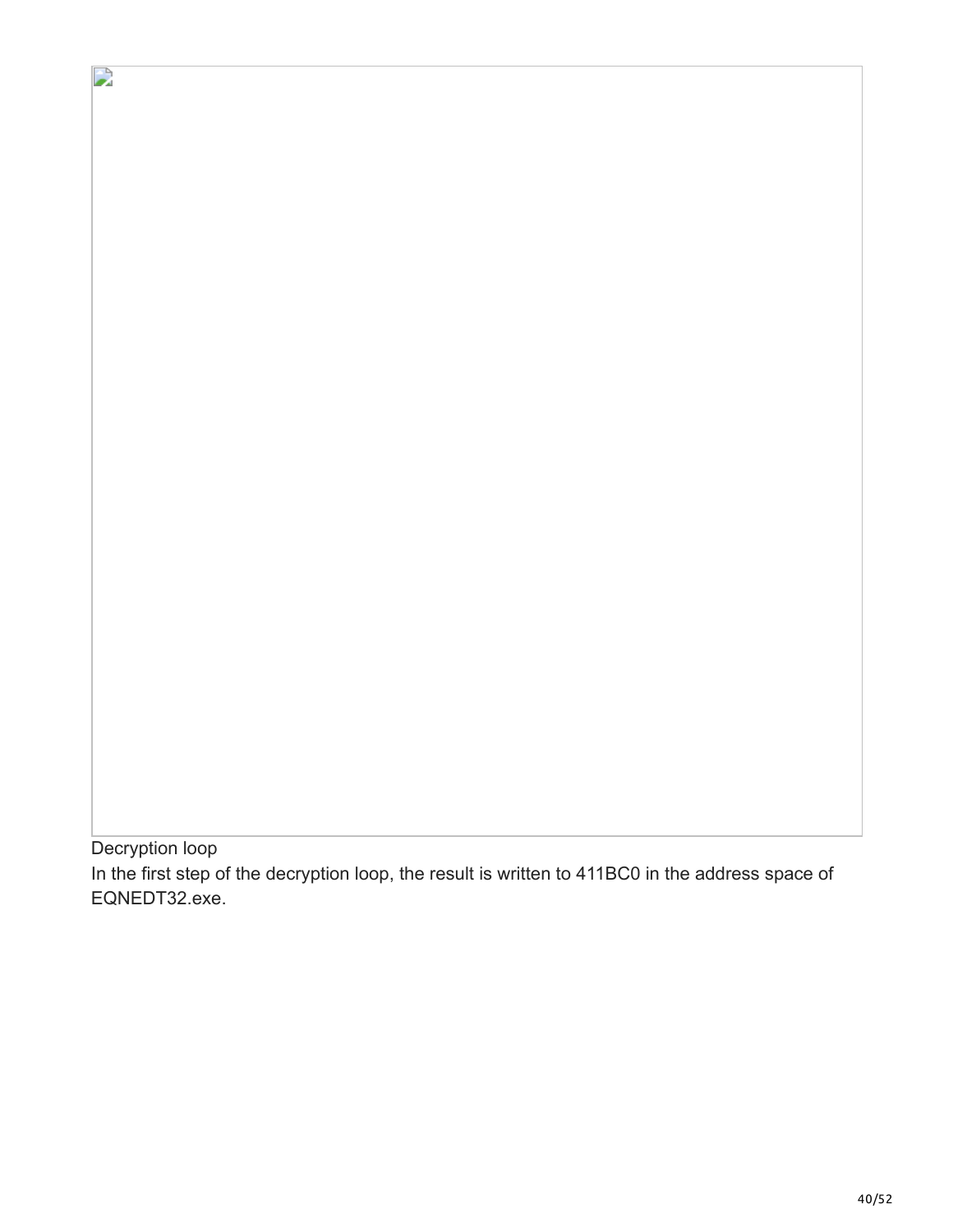Before the decryption After tree loops, we obtains the header of zlib compressed object.

 $\overline{a}$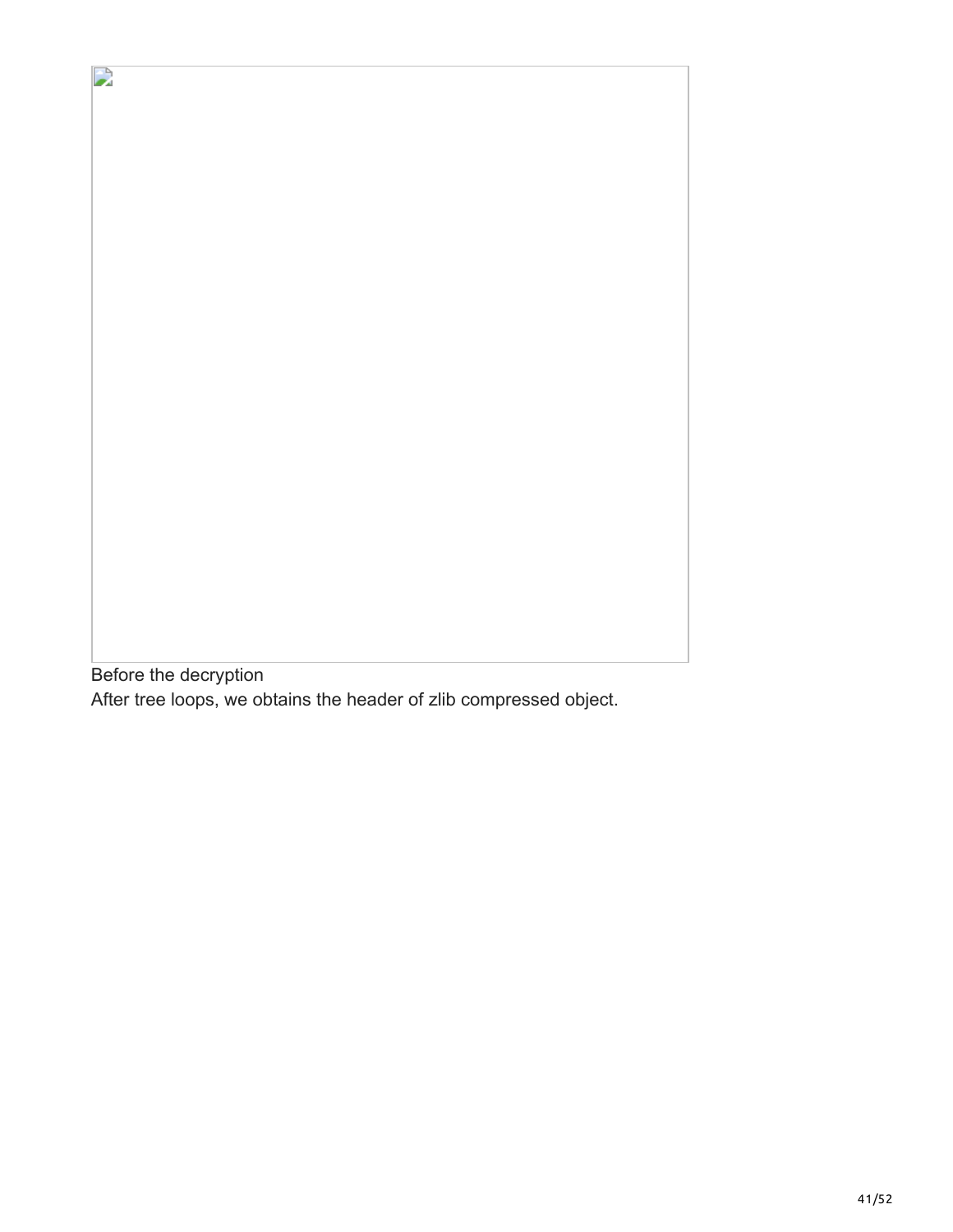After the decryption And at the memory page 021E0000, a PE is decompressed.

 $\mathbf{L}$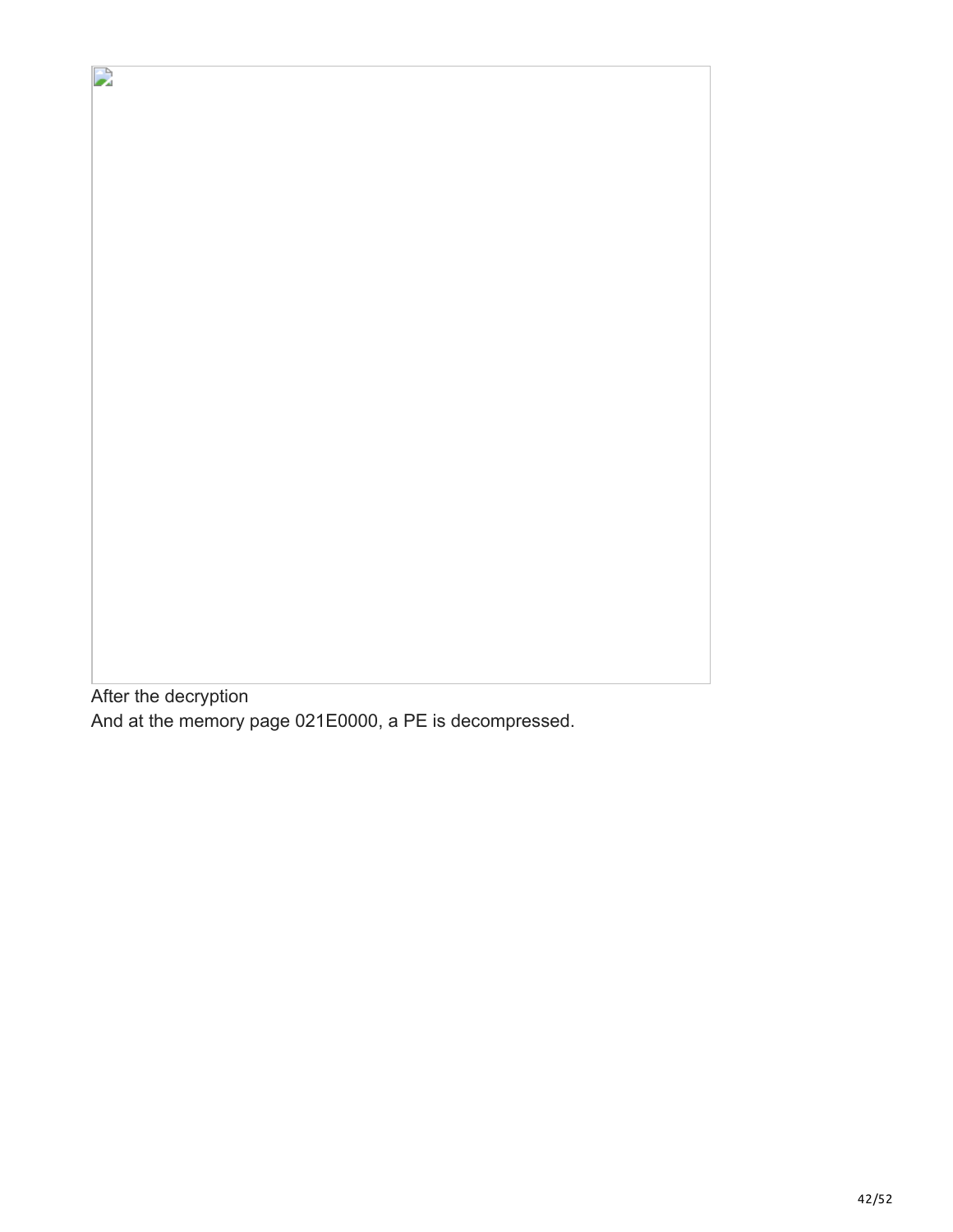Page memory allocated to store the dll

 $\mathbf{r}$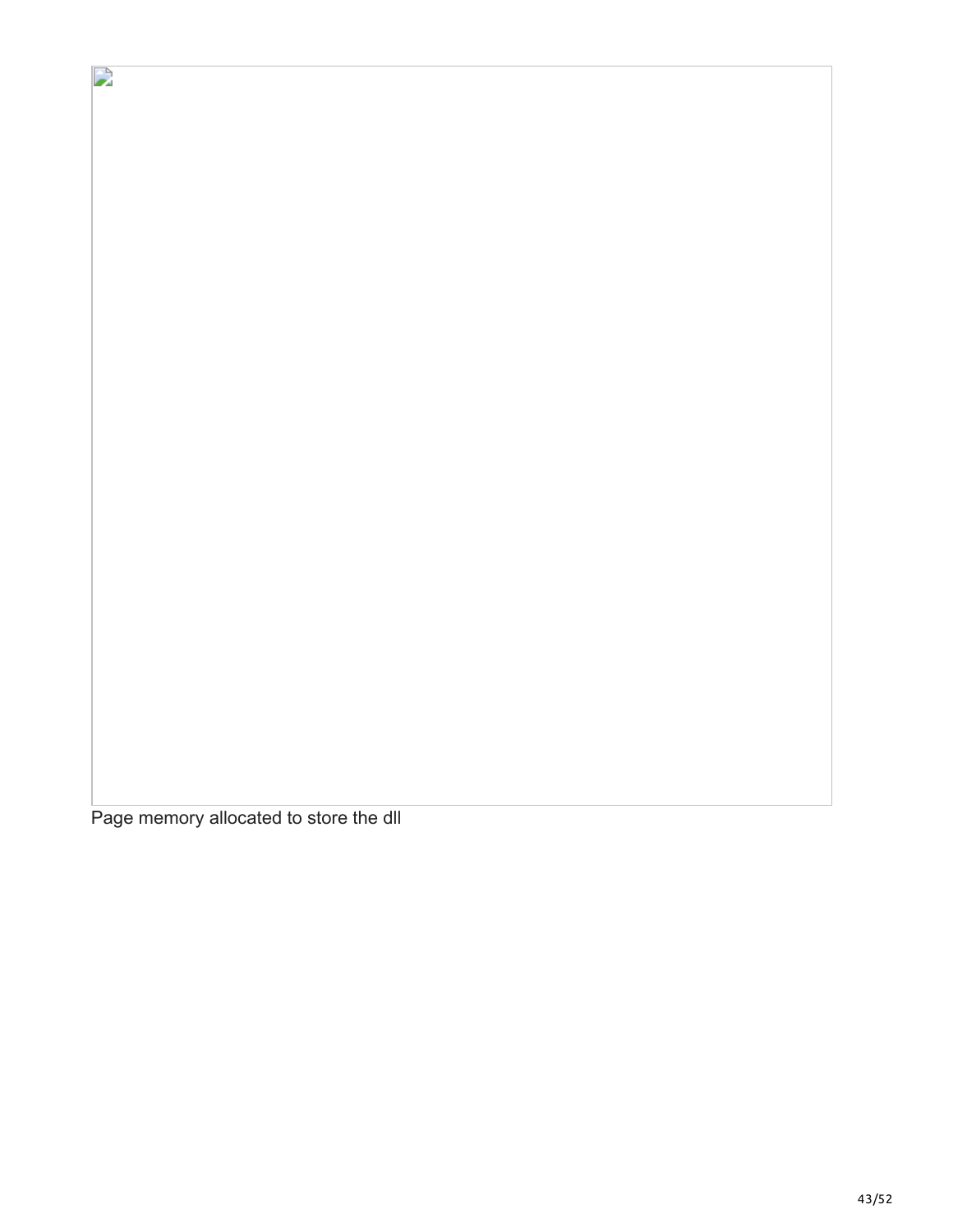After decompression And after the file is created with the following path: L"C:\\Users\\IEUser\\AppData\\Roaming\\Microsoft\\Windows\\Network Shortcuts\\RasTls.dll"

Stored by ebx.

D

DropFiles is called a twice to decrypt and decompress the executable file.

The offset where store the file is 00434EF8 and the pe decompressed is stored at 025D0020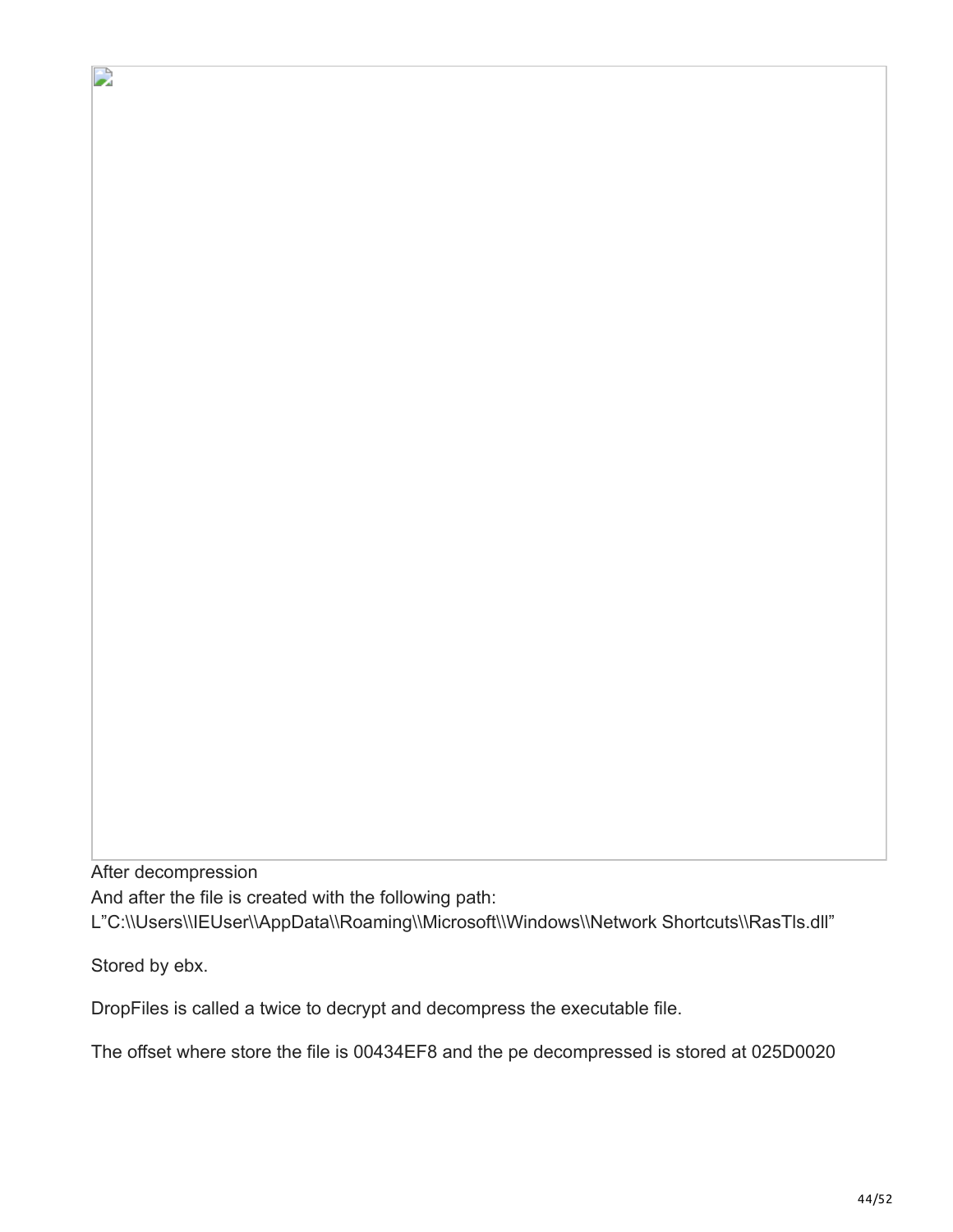Decryption of the executable dascgosrky.exe And the path of the new file is : ebx=005DA228 L"C:\\Users\\IEUser\\AppData\\Roaming\\Microsoft\\Windows\\Network Shortcuts\\dascgosrky.exe"

So we have two files in networks shortcuts of Windows.

D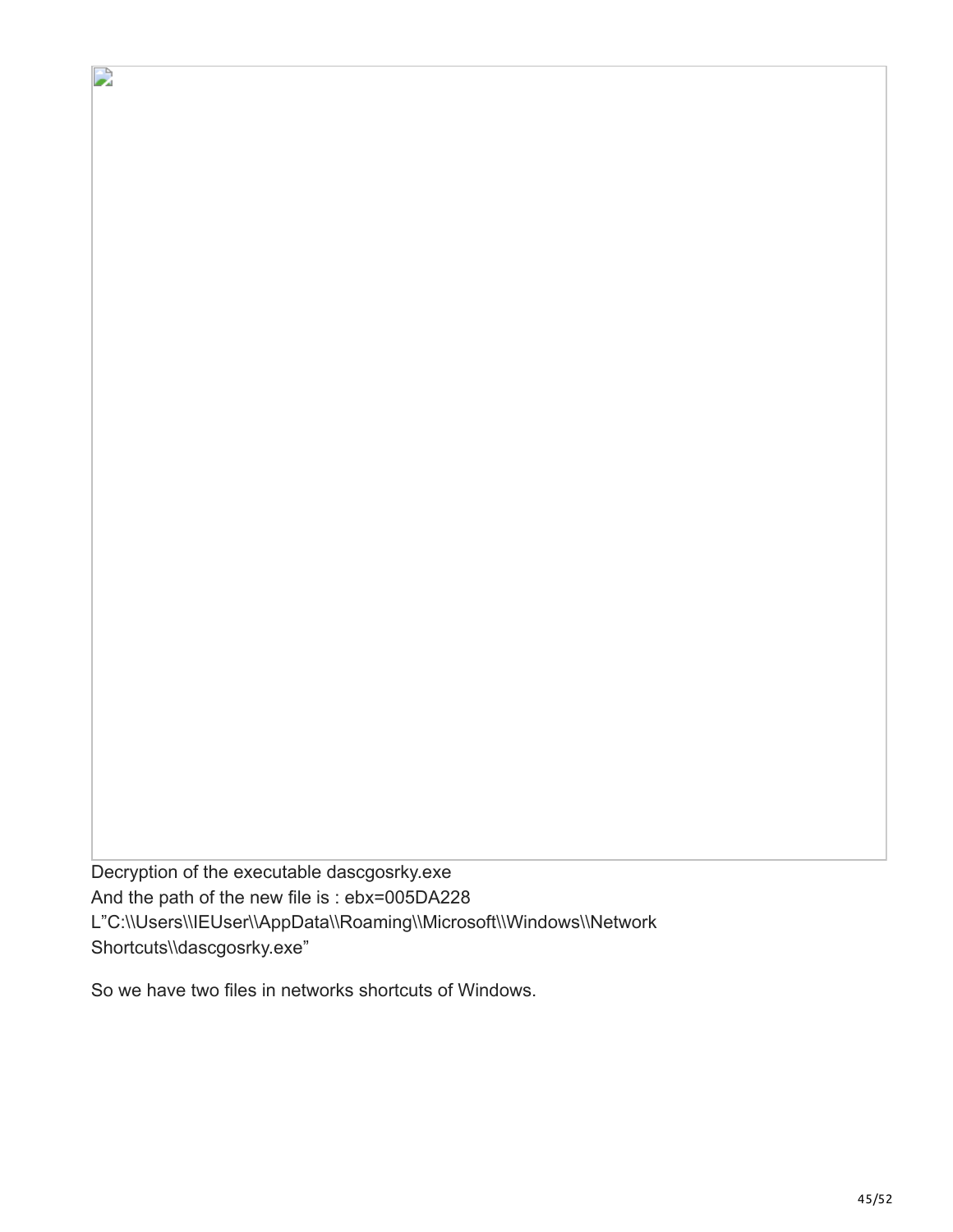Files drops on disk

# **dll hijacking**

 $\overline{\phantom{a}}$ 

Dascgosrky.exe is a legit and trusted software develop by Symantec.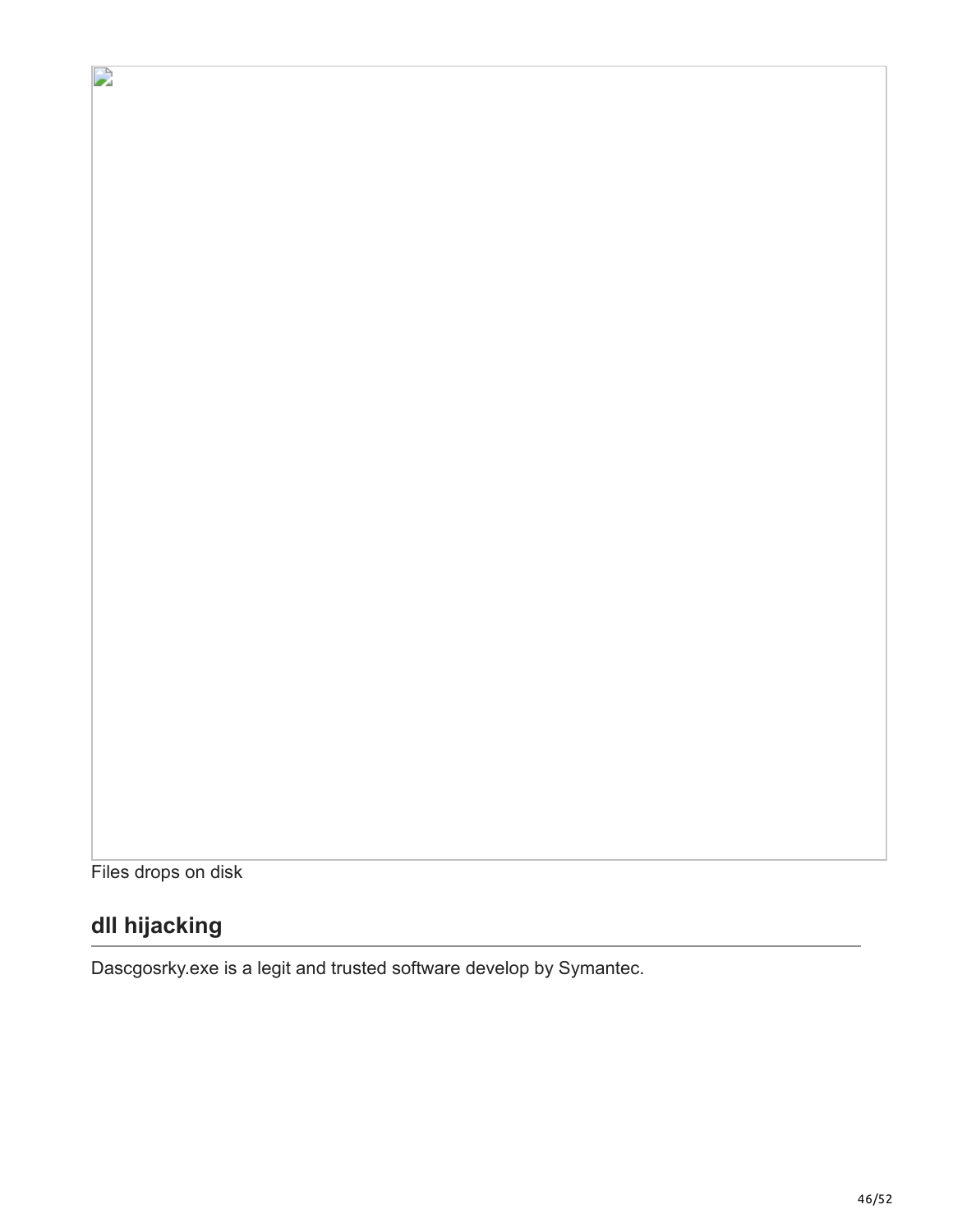To load the library RasTls.dll, the executable calls LoadLibrary and GetProcaddress in sub\_401940 to execute the malicious functions

 $\overline{\phantom{a}}$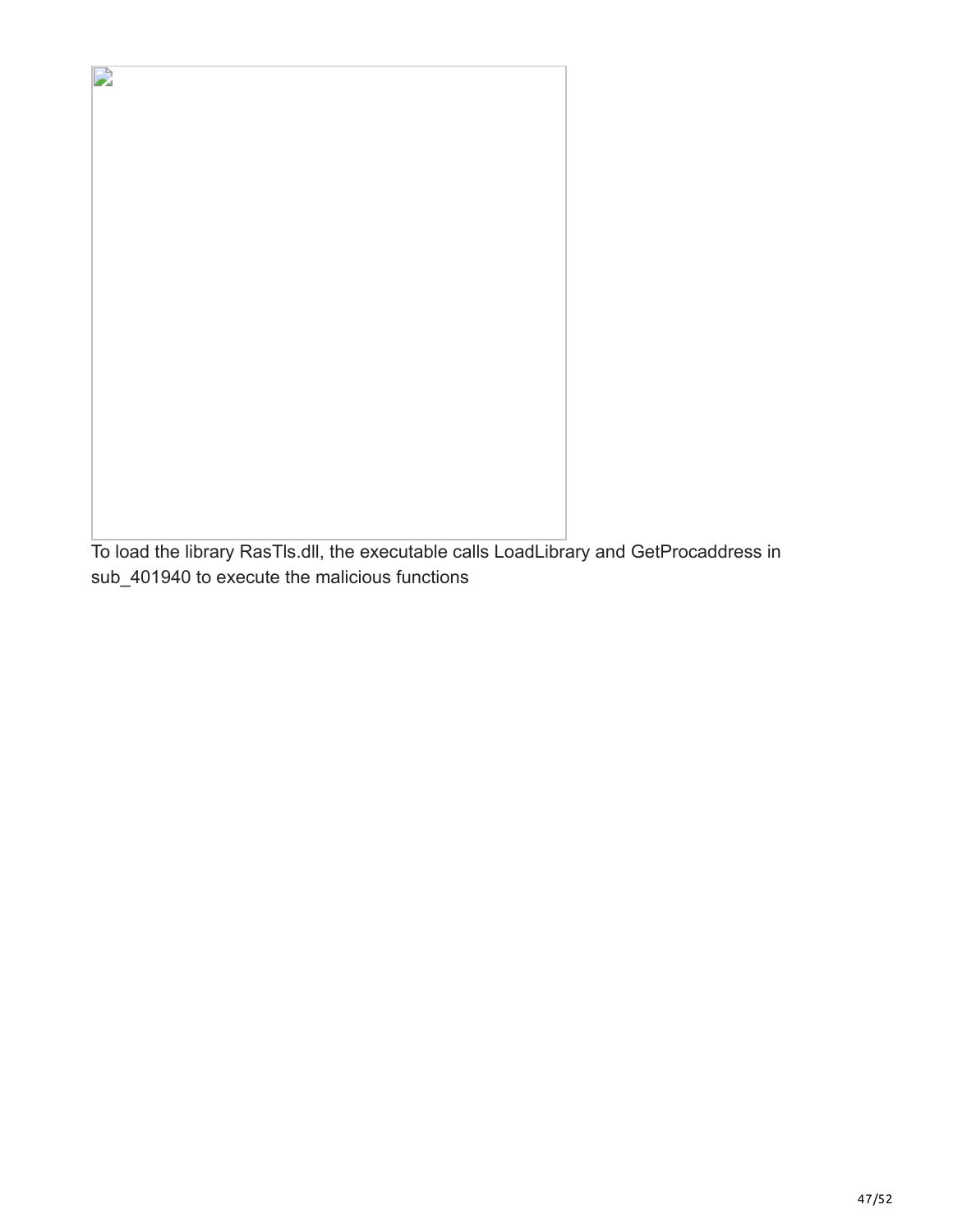Dascgosrky.exe loading the malicious

 $\mathbf{L}$ 

 $\overrightarrow{a}$ 

The original file If we check the exports in IDA, we just have a dllentrypoint. The dll is executed like this.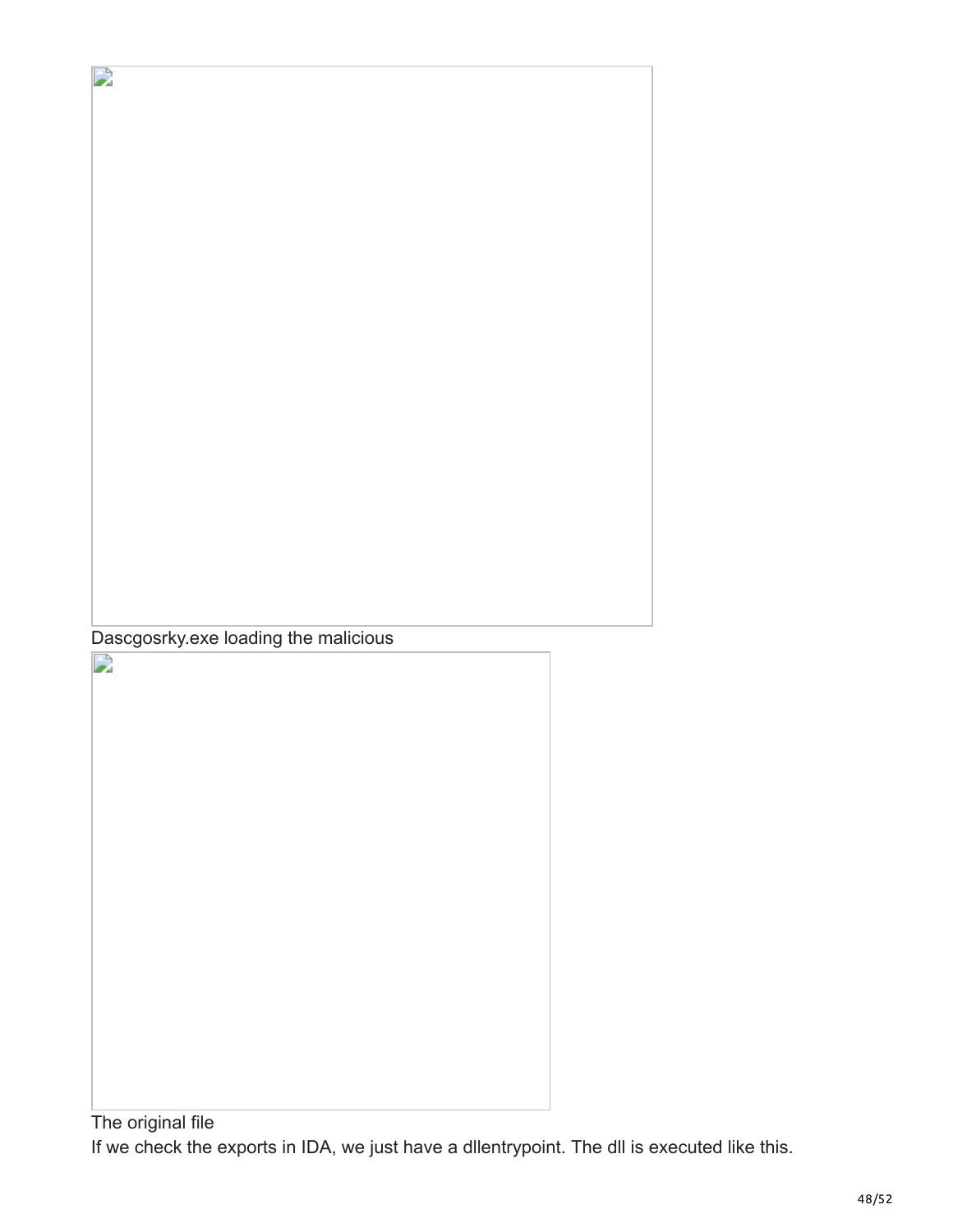We'll analyse the RAT in the second Part.

### **Infrastructure of Attackers**

The domain contacted is wouderfulu.impresstravel.ga and this domain resolved on 192.99.181.14.

| $\overline{\phantom{a}}$           |  |
|------------------------------------|--|
|                                    |  |
|                                    |  |
|                                    |  |
|                                    |  |
|                                    |  |
|                                    |  |
|                                    |  |
|                                    |  |
|                                    |  |
|                                    |  |
|                                    |  |
|                                    |  |
|                                    |  |
|                                    |  |
|                                    |  |
|                                    |  |
|                                    |  |
|                                    |  |
|                                    |  |
|                                    |  |
| Demoin wouderful uimprooptroval an |  |

Domain wouderfulu.impresstravel.ga

This IP has differents domains found with PassiveTotal and theses domains is recorded in the IP 176.223.165.122.

Many domain names is used for Vietnameses people.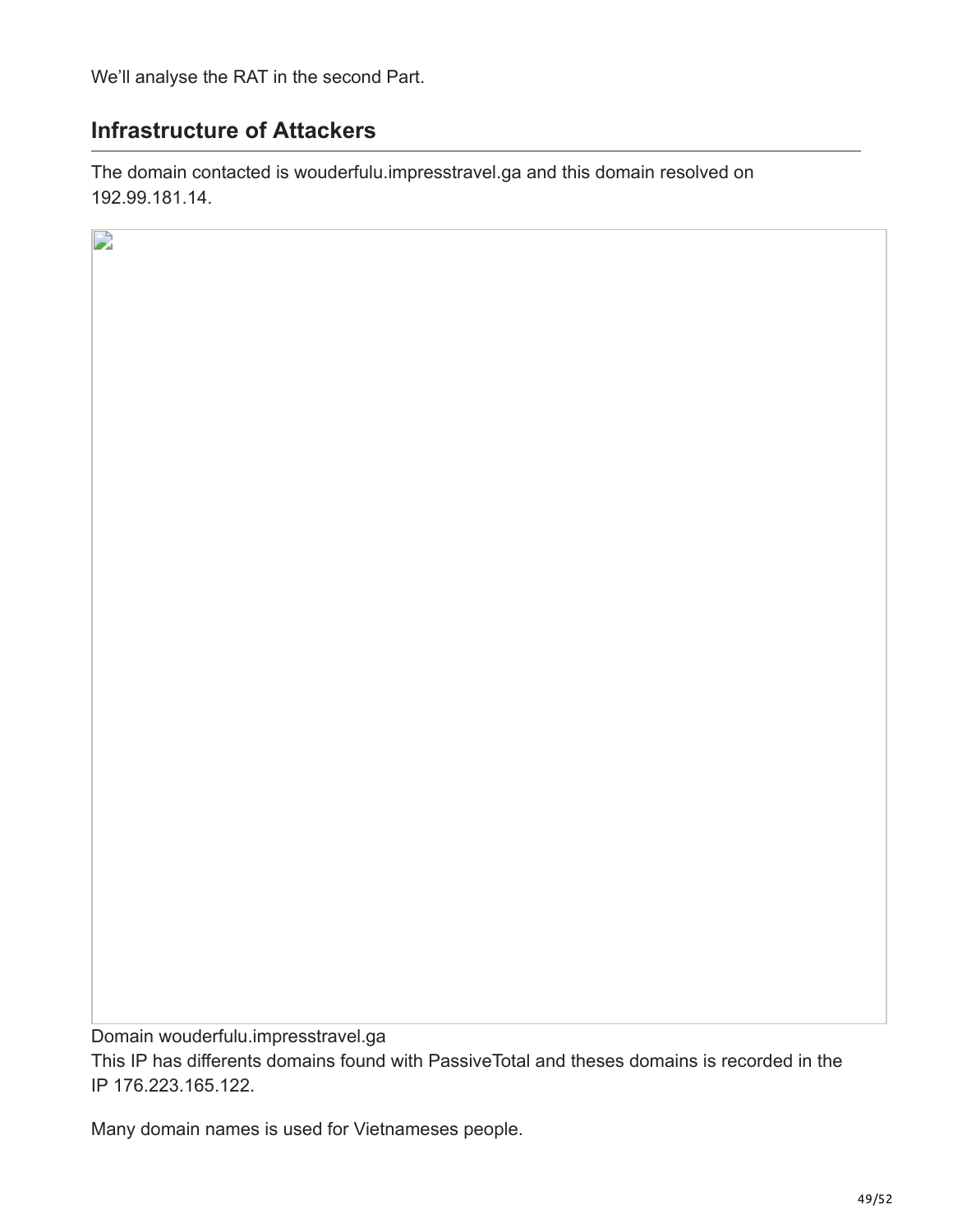Expansion of domains There are two domains really interesting:

D

Halong.dulichculao.com is already used in the campaign targeting Vietnameses organizations.

[https://www.fortinet.com/blog/threat-research/rehashed-rat-used-in-apt-campaign-against](https://www.fortinet.com/blog/threat-research/rehashed-rat-used-in-apt-campaign-against-vietnamese-organizations.html)vietnamese-organizations.html

For Fortinet is the Chinese hacking group 1937CN.

If we compare the TTPs, it's really similar. They used RTFs to make the intrusion and dll hijacking to load the real payload.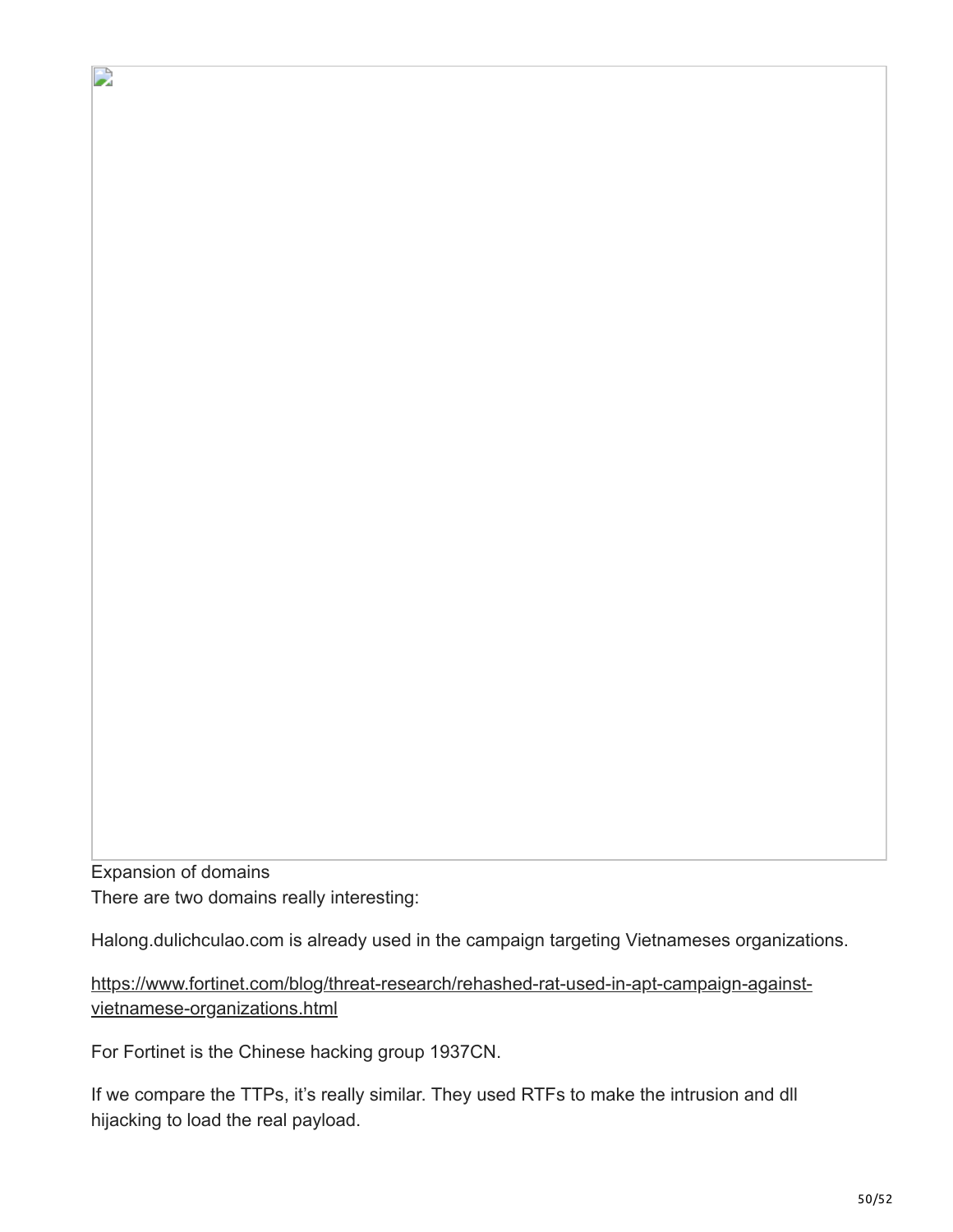And the name of domains are really similar between the campaings.

The second one is:

Cat.toonganuh.com is a subdomain of tooganuh.com recorded by [florence1972@scryptmail.com](http://10.10.0.46/mailto:florence1972@scryptmail.com)

#### **Conclusion**

The Chinese hacking group 1937CN continues to target Vietnam officials with the same TTPs with a refreshing on the tools used. The toolset used by this group to create RTF malicious document has the same properpy of the SideWinder.

I want to thank my buddies on "Zone de Confort". It's with this dreamteam, I can finalize correctly this analyses.

In the second part, we analyze the RAT using in this campaign. Or if another reverse can make that, I'll paid a beer ;)

### **IOCs for the paper:**

domains: dn.dulichbiendao.org gateway.vietbaotinmoi.com

web.thoitietvietnam.org hn.dulichbiendao.org halong.dulichculao.com cat.toonganuh.com new.sggpnews.com dulichculao.com coco.sodexoa.com. thoitiet.malware-sinkhole.net wouderfulu.impresstravel.ga toonganuh.com coco.sodexoa.com

IPs: 192.99.181.14 176.223.165.122

RTFs:

42162c495e835cdf28670661a53d47d12255d9c791c1c5653673b25fb587ffed